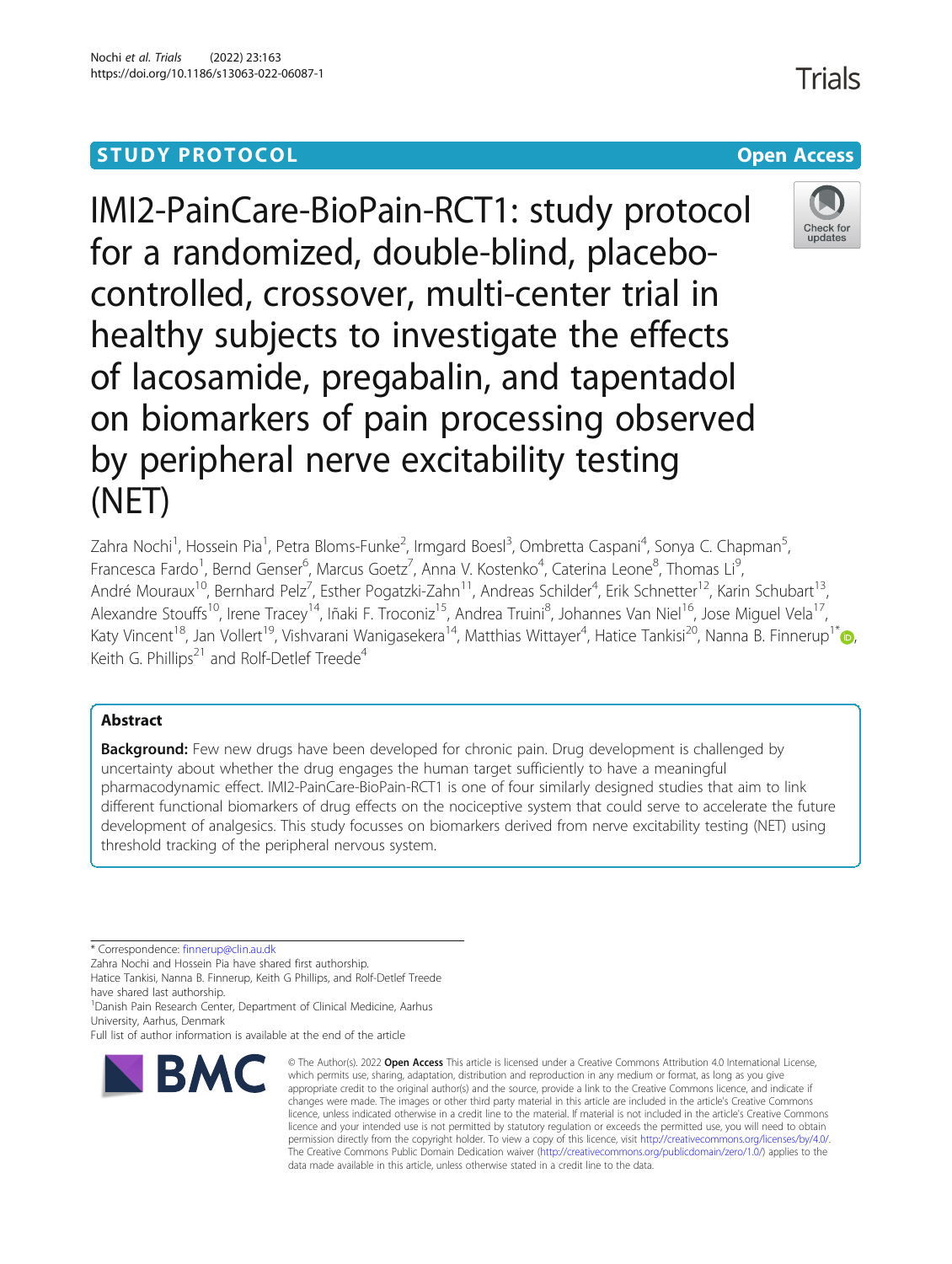Methods: This is a multisite single-dose, subject and assessor-blind, randomized, placebo-controlled, 4-period, 4way crossover, pharmacodynamic (PD), and pharmacokinetic (PK) study in healthy subjects. Biomarkers derived from NET of large sensory and motor fibers and small sensory fibers using perception threshold tracking will be obtained before and three times after administration of three medications known to act on the nociceptive system (lacosamide, pregabalin, tapentadol) and placebo, given as a single oral dose with at least 1 week apart. Motor and sensory NET will be assessed on the right wrist in a non-sensitized normal condition while perception threshold tracking will be performed bilaterally on both non-sensitized and sensitized forearm skin. Cutaneous high-frequency electrical stimulation is used to induce hyperalgesia. Blood samples will be taken for pharmacokinetic purposes and pain ratings as well as predictive psychological traits will be collected. A sequentially rejective multiple testing approach will be used with overall alpha error of the primary analysis split across the two primary outcomes: strength-duration time constant (SDTC; a measure of passive membrane properties and nodal persistent Na<sup>+</sup> conductance) of large sensory fibers and SDTC of large motor fibers comparing lacosamide and placebo. The key secondary endpoint is the SDTC measured in small sensory fibers. Remaining treatment arm effects on key NET outcomes and PK modelling are other prespecified secondary or exploratory analyses.

**Discussion:** Measurements of NET using threshold tracking protocols are sensitive to membrane potential at the site of stimulation. Sets of useful indices of axonal excitability collectively may provide insights into the mechanisms responsible for membrane polarization, ion channel function, and activity of ionic pumps during the process of impulse conduction. IMI2-PainCare-BioPain-RCT1 hypothesizes that NET can serve as biomarkers of target engagement of analgesic drugs in this compartment of the nociceptive system for future Phase 1 clinical trials. Phase 2 and 3 clinical trials could also benefit from these tools for patient stratification.

Trial registration: This trial was registered 25/06/2019 in EudraCT ([2019-000942-36](mailto:2019-000942-36)).

Keywords: Pain, Analgesics, PK/PD, Nerve excitability testing, Threshold tracking, Biomarkers, Hyperalgesia, RCT, Healthy subjects, Ectopic impulse generation

# Administrative information

Note: the numbers in curly brackets in this protocol refer to SPIRIT checklist item numbers. The order of the items has been modified to group similar items (see [http://www.equator-network.org/reporting-guidelines/](http://www.equator-network.org/reporting-guidelines/spirit-2013-statement-defining-standard-protocol-items-for-clinical-trials/) [spirit-2013-statement-defining-standard-protocol-items](http://www.equator-network.org/reporting-guidelines/spirit-2013-statement-defining-standard-protocol-items-for-clinical-trials/)[for-clinical-trials/](http://www.equator-network.org/reporting-guidelines/spirit-2013-statement-defining-standard-protocol-items-for-clinical-trials/)).

| Title $\{1\}$                   | IMI2-PainCare-BioPain-RCT1: A<br>randomized, subject and assessor blind,<br>placebo-controlled, cross-over, multi-<br>center trial in healthy subjects to inves-<br>tigate the effects of lacosamide, prega-<br>balin and tapentadol on biomarkers of<br>pain processing observed by peripheral<br>nerve excitability testing (NET) |
|---------------------------------|-------------------------------------------------------------------------------------------------------------------------------------------------------------------------------------------------------------------------------------------------------------------------------------------------------------------------------------|
| Trial registration {2a and 2b}. | EudraCT registration: 2019-000942-36                                                                                                                                                                                                                                                                                                |
| Protocol version {3}            | 3.0 (15/05/2019)                                                                                                                                                                                                                                                                                                                    |
| Funding {4}                     | This project has received funding from<br>the Innovative Medicines Initiative 2<br>Joint undertaking under grant<br>agreement No 777500. This Joint<br>Undertaking receives support from the<br>European Union's Horizon 2020<br>research and innovation program and<br>FFPIA                                                       |
| Author details {5a}             | Zahra Nochi1*, Hossein Pia1*, Petra<br>Bloms-Funke2, Irmgard Boesl3,<br>Ombretta Caspani4, Sonya C. Chap-<br>man5, Francesca Fardo1, Bernd Genser6<br>Marcus Goetz7, Anna V. Kostenko4,                                                                                                                                             |

# Administrative information (Continued)

Caterina Leone8, Thomas Li9, André Mouraux10, Bernhard Pelz7, Esther Pogatzki-Zahn11, Andreas Schilder4, Erik Schnetter12, Karin Schubart13, Alexandre Stouffs10, Irene Tracey14, Iñaki F. Troconiz15, Andrea Truini8, Johannes Van Niel16, Jose Miguel Vela17, Katy Vincent18, Jan Vollert19, Vishvarani Wanigasekera14, Matthias Wittayer4, Hatice Tankisi20\*\*, Nanna B. Finnerup1\*\*c, Keith G Phillips21\*\*, Rolf-Detlef Treede4\*\* \* shared first authorship, \*\* shared last authorship, c corresponding author 1.Danish Pain Research Center, Department of Clinical Medicine, Aarhus University, Aarhus, Denmark

2.Translational Science & Intelligence, Grünenthal GmbH, Aachen, Germany. 3.Clinical Science Development, Grünenthal GmbH, Aachen, Germany. 4.Department of Neurophysiology, Mannheim Center for Translational Neurosciences (MCTN), University of Heidelberg, Mannheim, Germany. 5.Eli Lilly and Company, Arlington Square, Bracknell, UK 6. Mannheim Institute of Public Health, Social & Preventive Medicine, University of Heidelberg, Germany 7.MRC Systems GmbH, Heidelberg, Germany.

8.Department of Human Neuroscience, Sapienza University, Rome, Italy.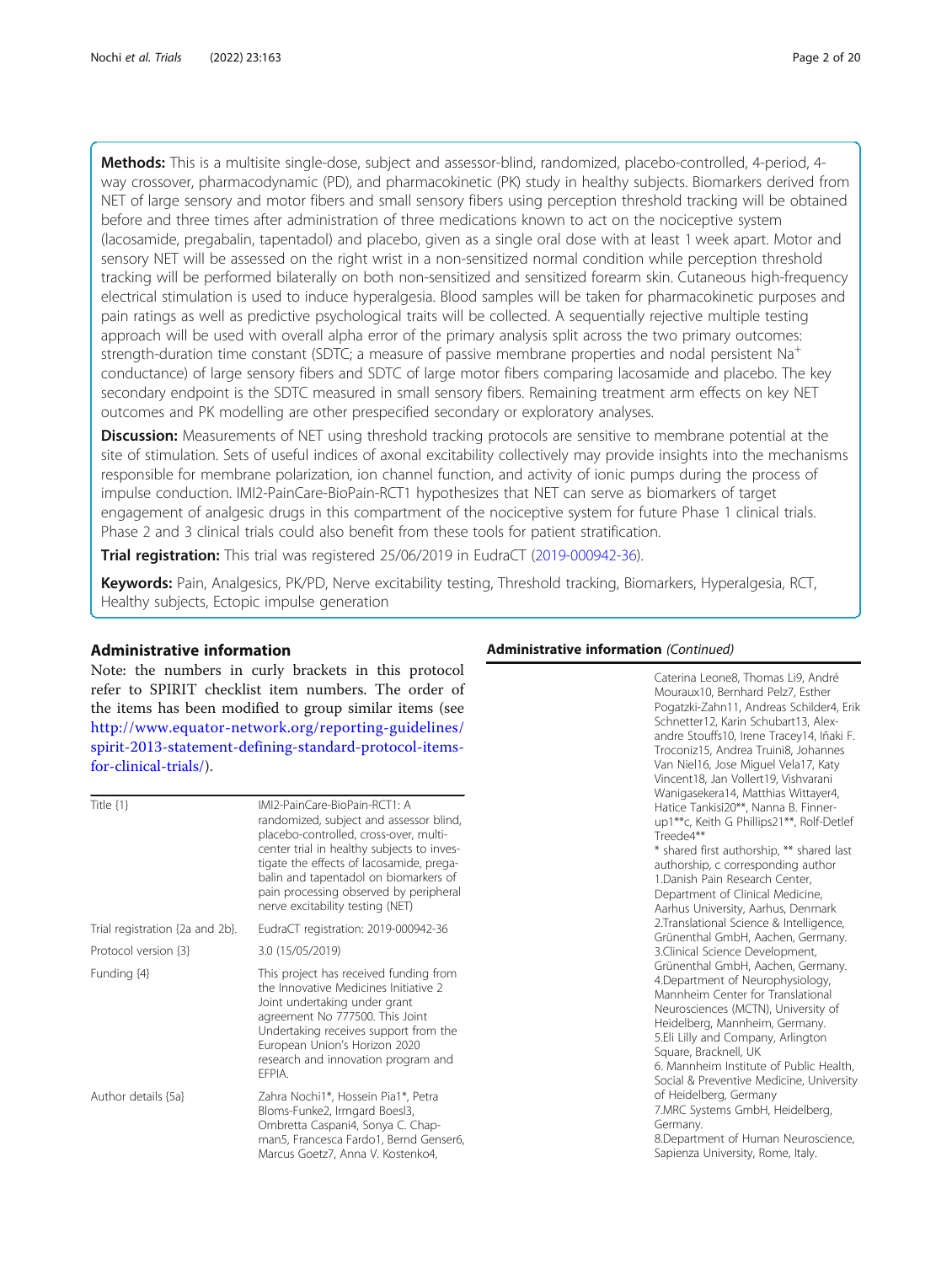#### Administrative information (Continued)

9. Teva Branded Pharmaceutical Products R&D, Inc, West Chester, PA, USA

10. Institute of Neuroscience (IoNS), UCLouvain, Brussels, Belgium. 11.Department of Anaesthesiology, Intensive Care and Pain Medicine, University Hospital Münster, Münster,

Germany. 12.University Computing Centre, University of Heidelberg, Heidelberg, Germany.

13.ConsulTech GmbH, Berlin, Germany 14.Wellcome Centre for Integrative Neuroimaging, FMRIB Centre, Nuffield Department of Clinical Neurosciences, University of Oxford, John Radcliffe Hospital, Oxford, OX3 9DU, United Kingdom

15.Department of Pharmaceutical Technology and Chemistry, School of Pharmacy and Nutrition, University of Navarra, Pamplona, Spain. 16.Mature Products Development, Grünenthal GmbH, Aachen, Germany. 17.Welab Barcelona, Barcelona, Spain. 18.Nuffield Department of Women's and Reproductive Health (NDWRH), University of Oxford, Oxford, UK. 19.Pain Research, Department of Surgery and Cancer, Imperial College London, London, UK. 20.Department of Clinical Medicine, Aarhus University and Department of Clinical Neurophysiology, Aarhus University Hospital, Aarhus Denmark 21.Neuroscience Next Generation Therapeutics, Eli Lilly and Company, Lilly Innovation Center, Cambridge, MA, USA

Nanna Brix Finnerup, Danish Pain Research Center, Department of Clinical Medicine, Aarhus University, Palle Juul-Jensens Boulevard 165, DK-8200 Aarhus

conducted in subtopic BioPain of the IMI2-PainCare project, coordinated by Rolf-Detlef Treede (Heidelberg University). Design of the study was led by the sponsor and coordinator, and involved all partners of the BioPain subtopic of the IMI2-PainCare consortium (WP5, WP6, WP7). The sponsor will coordinate data collection at all sites and extract all biomarker parameters from the source data. Final analysis of study endpoints will be coordinated by Rolf-Detlef Treede and involve all partners of the BioPain subtopic of the IMI2-

Email: [finnerup@clin.au.dk](mailto:finnerup@clin.au.dk) Tel: + 45 7846 3382

PainCare consortium.

N, Denmark.

Name and contact information for the trial sponsor {5b}

Role of sponsor {5c} This study is one of four studies

#### Introduction

#### Background and rationale {6a}

Chronic pain is the main cause of disability [\[1](#page-19-0)]. Treatment often provides inadequate pain relief or is associated with intolerable side effects. Few drugs have been developed for the treatment of chronic pain. Challenges in analgesic drug development include whether the drug under development engages the relevant pharmacological target to provide the expected effect and to what extent the drug reaches the target compartment (nerve, spinal cord or brain) at a sufficient concentration. The IMI-PainCare ([http://imi-paincare.](http://imi-paincare.eu) [eu](http://imi-paincare.eu)) is a research consortium with participants from 14 countries including academic institutions, European Federation of Pharmaceutical Industries and Associations (EFPIA), Small and medium-sized enterprises (SMEs), patient organizations and pain societies. The overall concept of the BioPain subtopic of IMI-PainCare has been described previously [[2\]](#page-19-0). In short, we hypothesize that different biomarkers of the peripheral, spinal cord, and brain compartments of the nociceptive system can be used to assess drug exposure and target engagement to be used in the development of new analgesics and possibly also in clinical trials in pain patients.

# Objectives {7}

BioPain includes four similarly designed randomized controlled trials (RCT) using different biomarkers of peripheral nerve excitability (IMI2-PainCare-BioPain- $\overline{RCT1)}^1$ , spinal cord and brainstem reflex activity (IMI2-PainCare-BioPain-RCT2)<sup>2</sup>, , electroencephalographic measures of brain activity (IMI2-PainCare-BioPain- $RCT3$ <sup>3</sup> [[2\]](#page-19-0), and functional magnetic resonance imaging measures of brain activity (IMI2-PainCare-BioPain- $RCT4)^4$ .

The objective of the overall BioPain has been presented previously [\[2](#page-19-0)]. IMI2-PainCare-BioPain-RCT1 will thus focus on biomarkers derived from peripheral nerve excitability testing (NET)  $[3-6]$  $[3-6]$  $[3-6]$  $[3-6]$ . The objective is to assess the effect of lacosamide, pregabalin, and tapentadol on large and small sensory and motor fibers using threshold tracking  $[3-7]$  $[3-7]$  $[3-7]$ . The assessment of small sensory afferents will be done using perception threshold tracking and will be done on both normal skin and in an area of sensitization using high-frequency electrical

<sup>1</sup> EudraCT 2019-000942-36 ; [https://clinicaltrialsregister.eu/ctr-search/](https://clinicaltrialsregister.eu/ctr-search/trial/2019-000908-15/DK) [trial/2019-000942-36/DK](https://clinicaltrialsregister.eu/ctr-search/trial/2019-000908-15/DK)

<sup>2</sup> EudraCT 2019-000755-14; [https://clinicaltrialsregister.eu/ctr-search/](https://clinicaltrialsregister.eu/ctr-search/trial/2019-000908-15/DK) [trial/2019-000755-14/IT](https://clinicaltrialsregister.eu/ctr-search/trial/2019-000908-15/DK)

<sup>3</sup> EudraCT 2019-001204-37 ; [https://clinicaltrialsregister.eu/ctr-search/](https://clinicaltrialsregister.eu/ctr-search/trial/2019-000908-15/DK) [trial/2019-001204-37/BE](https://clinicaltrialsregister.eu/ctr-search/trial/2019-000908-15/DK)

<sup>4</sup> EudraCT 2019-000908-15 ; [https://clinicaltrialsregister.eu/ctr-search/](https://clinicaltrialsregister.eu/ctr-search/trial/2019-000908-15/DK) [trial/2019-000908-15/DK](https://clinicaltrialsregister.eu/ctr-search/trial/2019-000908-15/DK)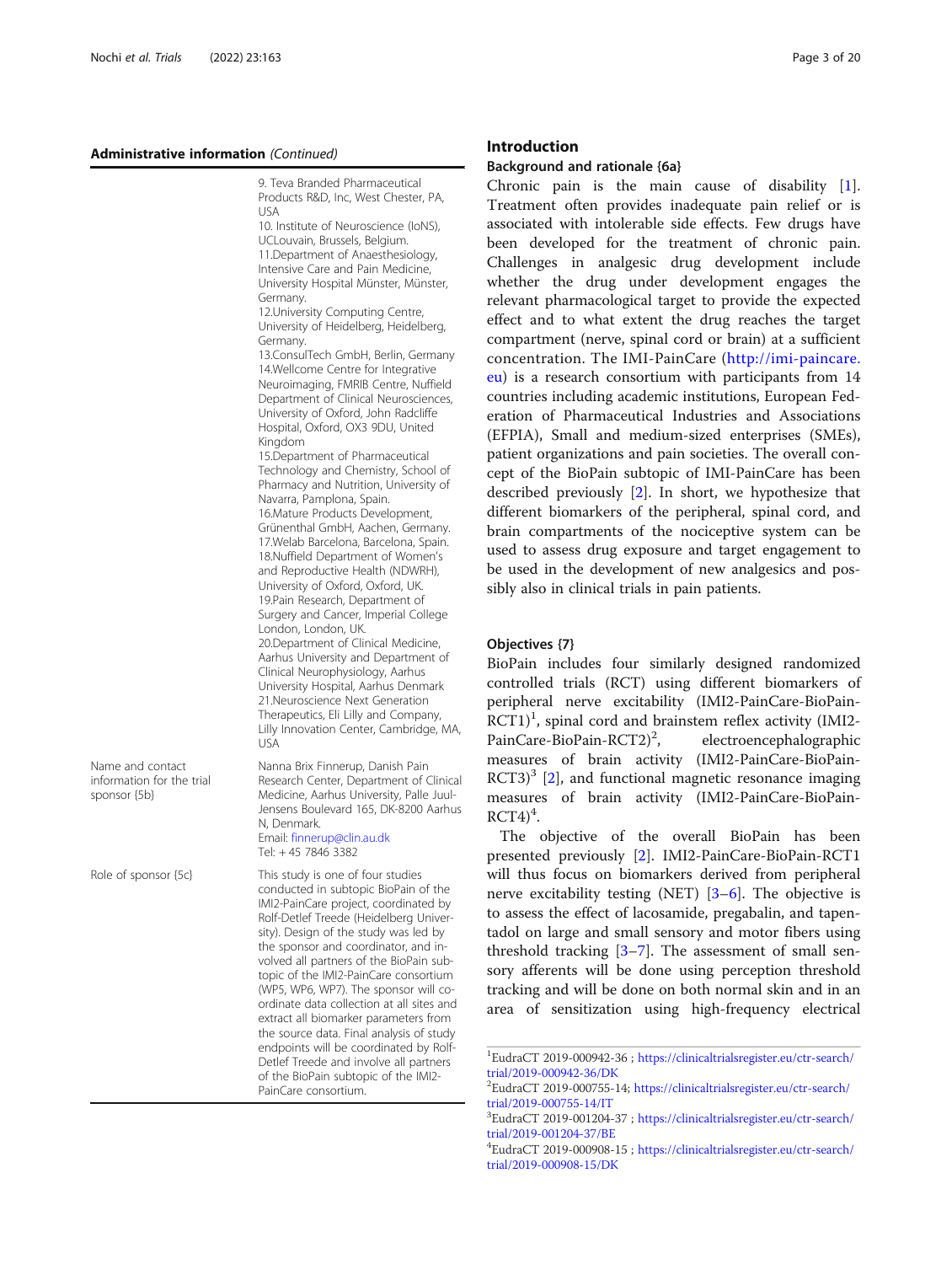stimulation (HFS) on the skin, which causes sustained and reversible hyperalgesia due to sensitization [\[8](#page-19-0), [9](#page-19-0)].

#### Trial design {8}

IMI2-PainCare-BioPain-RCT1 is a multisite, single-dose, placebo-controlled subject- and assessor-blind, randomized 4-way crossover pharmacodynamics and pharmacokinetic study in healthy subjects. It is designed to test the hypothesis that the strength-duration time constant (SDTC) as an excitability parameter can serve as biomarker of target engagement of analgesic drugs in the peripheral compartment of the nociceptive system for future Phase 1 clinical trials. Two co-primary objectives and three key secondary objectives address the effects of lacosamide, pregabalin, and tapentadol on large motor fibers, large sensory fibers, and small sensory fibers (see below and Table 1). After completion of Patient-Reported Outcomes Measures (PROMS), HFS will be applied to the left forearm. Pharmacodynamic (PD) testing consisting of NET will be evaluated before and three times after a single dose of lacosamide, pregabalin, tapentadol, and placebo, given in four separate study periods separated by at least 1 week, as described previously for IMI2-PainCare-BioPain-RCT3 [[2\]](#page-19-0) (Fig. [1\)](#page-4-0). NET of large sensory and motor fibers will be performed on the right non-sensitized wrist. Perception threshold tracking will be done bilateral on both the nonsensitized and sensitized forearm. Subjects are asked to rate the intensity of pain and unpleasantness after each PD (NET) sessions. PROMS will be collected additionally two times to assess subjective pain perception, and validated questionnaires will be used to assess psychological traits and states [\[2](#page-19-0)]. Five blood samples will be taken to measure plasma drug levels for pharmacokinetics.

#### Table 1 Primary and key secondary objectives

#### Co-primary objectives:

1. To test if the SDTC changes (at planned first post-dose timing) of large sensory fibers differ in the lacosamide period as compared to the placebo period.

2. To test if the SDTC changes (at planned first post-dose timing) of large motor fibers differs in the lacosamide period as compared to the placebo period.

#### Key secondary objectives:

1. To test if the SDTC changes (at planned first post-dose timing) of large sensory fibers differ in the pregabalin and/or tapentadol periods as compared to the placebo period.

2. To test if the SDTC changes (at planned first post-dose timing) of large motor fibers in the pregabalin and/or tapentadol periods differs as compared to the placebo period.

3. To test if the SDTC changes (at planned first post-dose timing) of small sensory fibers differ in the lacosamide period as compared to the placebo period.

# Methods: participants, interventions, and outcomes

#### Study setting {9}

Four clinical sites in four countries will participate: The Danish Pain Research Center, Department of Clinical Medicine, Aarhus University (Sponsor and Principal Investigator: Nanna Finnerup), the Department of anesthesiology of the Cliniques universitaires Saint-Luc of the Université catholique de Louvain in Belgium (Principal Investigator: Patricia Lavand'homme), the Mannheim Center for Translational Neuroscience (MCTN) of the University of Heidelberg in Germany (Principal Investigator: Rolf-Detlef Treede), and the Department of Human Neuroscience of the Sapienza University of Rome in Italy (Principal Investigator: Andrea Truini). Details on the study sites can be obtained on the EudraCT clinical trials register (2019-000942-36).

All sites are academic hospitals and/or academic laboratories conducting research in human volunteers.

As presented previously for RCT3 [[2\]](#page-19-0), the following partners will have non-clinical roles in this study:

- Heidelberg University Computing Centre, Germany. Contribution: assuming responsibility for data storage and advanced statistical analysis.
- ConsulTech GmbH, Berlin, Germany. Contribution: ConsulTech will coordinate trial monitoring activities. Tasks include review and inspection of the quality of the data and the compliance to and implementation of regulations such as the declaration of Helsinki, ICH Good Clinical Practice (GCP) and the Clinical trial plan.
- MRC Systems (spin-off from the University of Heidelberg and the German Cancer Research Center in Heidelberg), Germany. Contribution: MRC Systems will provide to each clinical partner the multipin electrode used to deliver HFS, as well as the mechanical pinprick stimulators for the recording of hyperalgesia testing.
- Pharmacometrics and Systems Pharmacology (PSP), Department of Pharmacy and Pharmaceutical Technology of the School of Pharmacy, University of Navarra, Spain. Contribution: Integrate from a quantitative mechanistic and translational perspective, PK/PD information gathered from the study, as well as PK/PD information provided by preclinical in vitro and in vivo studies conducted within the BioPain subtopic of IMI-PainCare. The end-product will consist of a model formulated on the basis on the known and data-driven mechanisms of action that can be (among several other applications) (i) used through modelling and simulation to optimize dosing scenarios and (ii) applied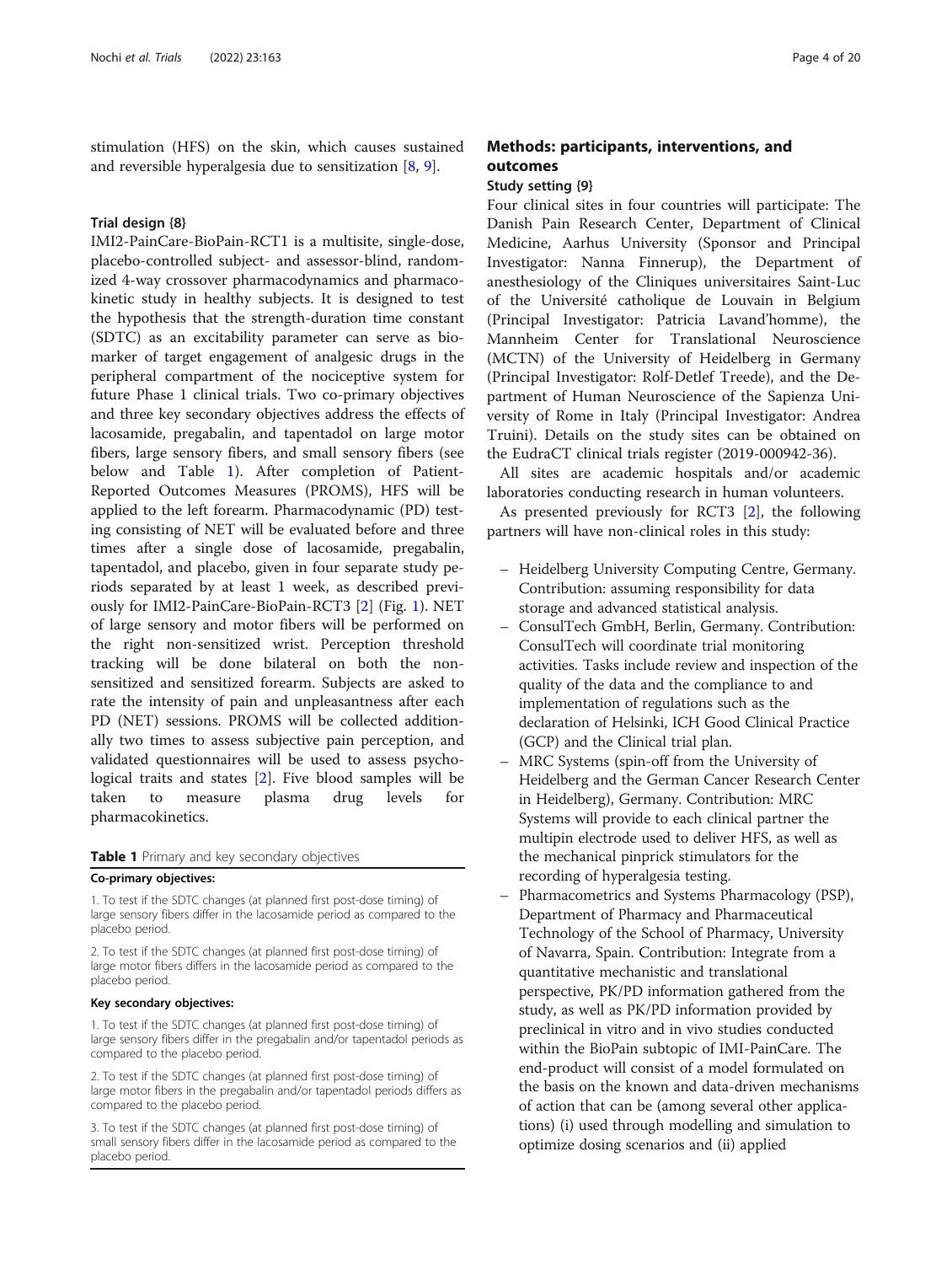<span id="page-4-0"></span>

# Table 2 Inclusion criteria at screening visit

|    | Inclusion criteria at screening visit                                                                                                                                                                                                                                                                                                                                                                                                                                                                                                                                                                                                                                                                                                                                                                                                          | Justification / rationale                                                                                                                                                                                                                                                                                                                            |
|----|------------------------------------------------------------------------------------------------------------------------------------------------------------------------------------------------------------------------------------------------------------------------------------------------------------------------------------------------------------------------------------------------------------------------------------------------------------------------------------------------------------------------------------------------------------------------------------------------------------------------------------------------------------------------------------------------------------------------------------------------------------------------------------------------------------------------------------------------|------------------------------------------------------------------------------------------------------------------------------------------------------------------------------------------------------------------------------------------------------------------------------------------------------------------------------------------------------|
|    | 01 Provision of signed and dated informed consent form                                                                                                                                                                                                                                                                                                                                                                                                                                                                                                                                                                                                                                                                                                                                                                                         | Ethical requirement                                                                                                                                                                                                                                                                                                                                  |
|    | 02 Stated willingness to comply with all study procedures and regimens<br>and availability for the duration of the study                                                                                                                                                                                                                                                                                                                                                                                                                                                                                                                                                                                                                                                                                                                       | Ethical requirement and to minimize dropout rate                                                                                                                                                                                                                                                                                                     |
|    | 03 Caucasian male or female subjects, aged 18 to 45 years                                                                                                                                                                                                                                                                                                                                                                                                                                                                                                                                                                                                                                                                                                                                                                                      | To minimize variability. Laser heat stimuli used to elicit LEPs will be<br>delivered to the skin using an Nd:YAP laser. Because skin reflectance,<br>absorption and transmittance of the infrared radiations generated by<br>this laser are highly dependent on skin pigmentation, only Caucasian<br>participants with light skin will be recruited. |
|    | 04 Subjects must be in good health as determined by the medical history,<br>physical and laboratory examinations and must not show any clinically<br>significant deviations from reference ranges as determined by 12-lead<br>electrocardiogram (ECG), vital signs (blood pressure, pulse rate and re-<br>spiratory rate) and laboratory parameters (renal and hepatic function).                                                                                                                                                                                                                                                                                                                                                                                                                                                              | Subject safety and interpretability of results                                                                                                                                                                                                                                                                                                       |
|    | 05 Body mass index > 18 kg/m <sup>2</sup> and < 30 kg/m <sup>2</sup> with a minimum body<br>weight of 45.0 kg and a maximum of 100 kg (for men and women)                                                                                                                                                                                                                                                                                                                                                                                                                                                                                                                                                                                                                                                                                      | Consistent with being in good health                                                                                                                                                                                                                                                                                                                 |
|    | 06 Ability to take oral medication                                                                                                                                                                                                                                                                                                                                                                                                                                                                                                                                                                                                                                                                                                                                                                                                             | Practical reason                                                                                                                                                                                                                                                                                                                                     |
| 07 | For female subjects of childbearing potential: use of highly effective<br>contraception with a low failure rate defined as $<$ 1% per year for at<br>least 1 month prior to screening and agreement to use such a method<br>during study participation and for an additional 4 weeks after the end<br>of study drug administration:<br>- combined (estrogen and progestogen containing) hormonal<br>contraception,<br>- an intra-uterine device (hormone-free),<br>- progestogen-only hormonal contraception associated with inhibition<br>of ovulation,<br>- an intra-uterine hormone releasing system (IUS)<br>A woman of non-childbearing potential may be included if surgically<br>sterile (i.e., after laparoscopic or hysteroscopic sterilization, hysterectomy<br>or bilateral oophorectomy) or post- menopausal for at least 2 years. | To avoid pregnancies with potential harm to the unborn                                                                                                                                                                                                                                                                                               |
|    | 08 Right hand dominance (assessed using the Edinburgh Handedness<br>Inventory, and defined as a score $\geq 60$ )                                                                                                                                                                                                                                                                                                                                                                                                                                                                                                                                                                                                                                                                                                                              | To minimize variability                                                                                                                                                                                                                                                                                                                              |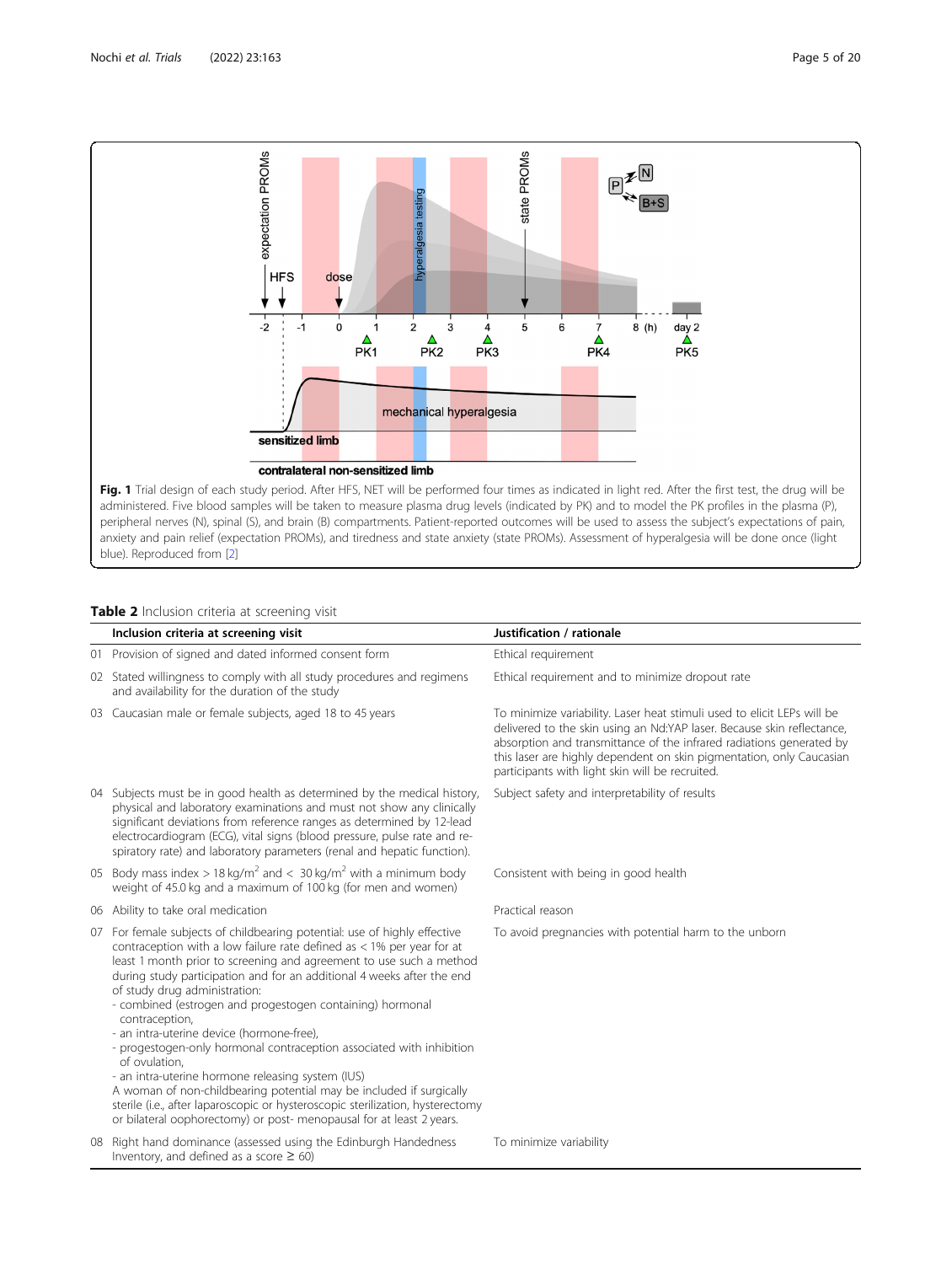retrospectively or prospectively in other scenarios to get meaningful PK/PD parameters.

- Grünenthal GmbH, Aachen, Germany. Contribution: Co-leading the task to support consensus on final study designs across IMI2-PainCare-BioPain-RCT1 to RCT4. Co-leading the task of clinical study implementation and operations.
- Eli Lilly and Company, research site Arlington Square, UK. Contribution: Co-leading the tasks of data delivery and analysis (preclinical and clinical), and preclinical biomarker back-translation, including PK. PK/PD/pharmacometric co-leadership and analysis support.
- WELAB Barcelona, Spain. Contribution: performing bio-analyses of the IMPs (Investigational medicinal products) as laid down in separate specification manuals.
- Teva Pharmaceutical Industries Ltd., headquartered in Petah Tikva, Israel. Contribution: pharmacometric support, clinical programming, data collection and capturing, and input of expertise related to CDISC.

# Eligibility criteria {10}

There will be an initial screening visit. Following this first screening of inclusion and exclusion criteria, the subject will be either excluded from the trial or scheduled for the first study period. Tables [2](#page-4-0) and [3](#page-6-0) list the inclusion and exclusion criteria at screening visit. These are identical across all four RCTs in BioPain and were previously published [[2\]](#page-19-0)

#### Who will take informed consent? {26a}

This is identical across all four RCTs and was previously described [[2\]](#page-19-0). In short, informed consent will be obtained by the Principal Investigator or authorized trial site staff before any trial-related procedures following the GCP guidelines and applicable regulatory requirements. The information sheet and informed consent form will be approved by the relevant Independent Ethical Committees (IECs).

# Additional consent provisions for collection and use of participant data and biological specimens {26b}

The informed consent will explain how participant data and blood samples will be handled, where they will be sent and that BioPain partners will have access to pseudoanonymized data and explicitly obtaining the subjects' consent for this sharing. In addition, the possibility that anonymized samples and data could be shared by the Investigator with third parties will be mentioned and explicitly obtaining the subjects' consent for this sharing.

# **Interventions**

#### Explanation for the choice of comparators {6b}

The rationale for the chosen investigational medicinal products (IMPs) and their dose have been described previously for RCT3 [[2\]](#page-19-0) and will be briefly summarized here.

#### Lacosamide

Lacosamide has marketing authorization for epilepsy in the EU. Animal studies have suggested an effect on pain-like behavior in neuropathic models [[10\]](#page-19-0) and although clinical RCTs have inconsistent results  $[11-15]$  $[11-15]$  $[11-15]$  $[11-15]$  $[11-15]$ , effects were shown for lacosamide 400 mg daily in painful diabetic neuropathy [[13](#page-19-0), [14](#page-19-0)] and small fiber neuropathy due to  $na<sub>v</sub>1.7$  mutations [\[15](#page-19-0)]. Lacosamide has been shown to normalize the firing pattern of C fibers using microneurography and revert abnormal excitability of nociceptors derived from human-induced pluripotent stem cells, suggesting a specific modification of the function of peripheral nociceptors [[16\]](#page-19-0). Single oral doses of 200 mg lacosamide have reportedly been administered to healthy subjects [[17](#page-19-0), [18](#page-19-0)] with acceptable side effects such as dizziness, tiredness, fatigue, paresthesia surrounding the mouth, and thrombophlebitis.

#### Pregabalin

In the EU, pregabalin has marketing authorization for the treatment of peripheral and central neuropathic pain in adults in doses of 150 to 600 mg per day. Single oral doses of 300 mg pregabalin have been administered to almost 200 healthy subjects [\[19](#page-19-0)–[22\]](#page-19-0). Side effects included dizziness, somnolence, fatigue, and euphoric mood and no subject was withdrawn from the study for safety reasons.

# Tapentadol

Tapentadol sustained release is indicated in the EU for the management of severe chronic pain in adults, which can be adequately managed only with opioid analgesics. Tapentadol immediate release (film-coated tablets) is indicated in the EU for the relief of moderate to severe acute pain in adults, which can be adequately managed only with opioid analgesics. Two randomized withdrawal trials indicated the effectiveness of tapentadol for painful diabetic polyneuropathy [[23,](#page-19-0) [24\]](#page-19-0). The 100 mg tapentadol administered to healthy subjects is referred to as highest therapeutic dose. Side effects include nausea, dizziness, drowsiness, and headache.

# Placebo

Placebo serves to minimize bias as to act as a control condition.

Given the three drugs and their side effects, the following harms during a single drug treatment are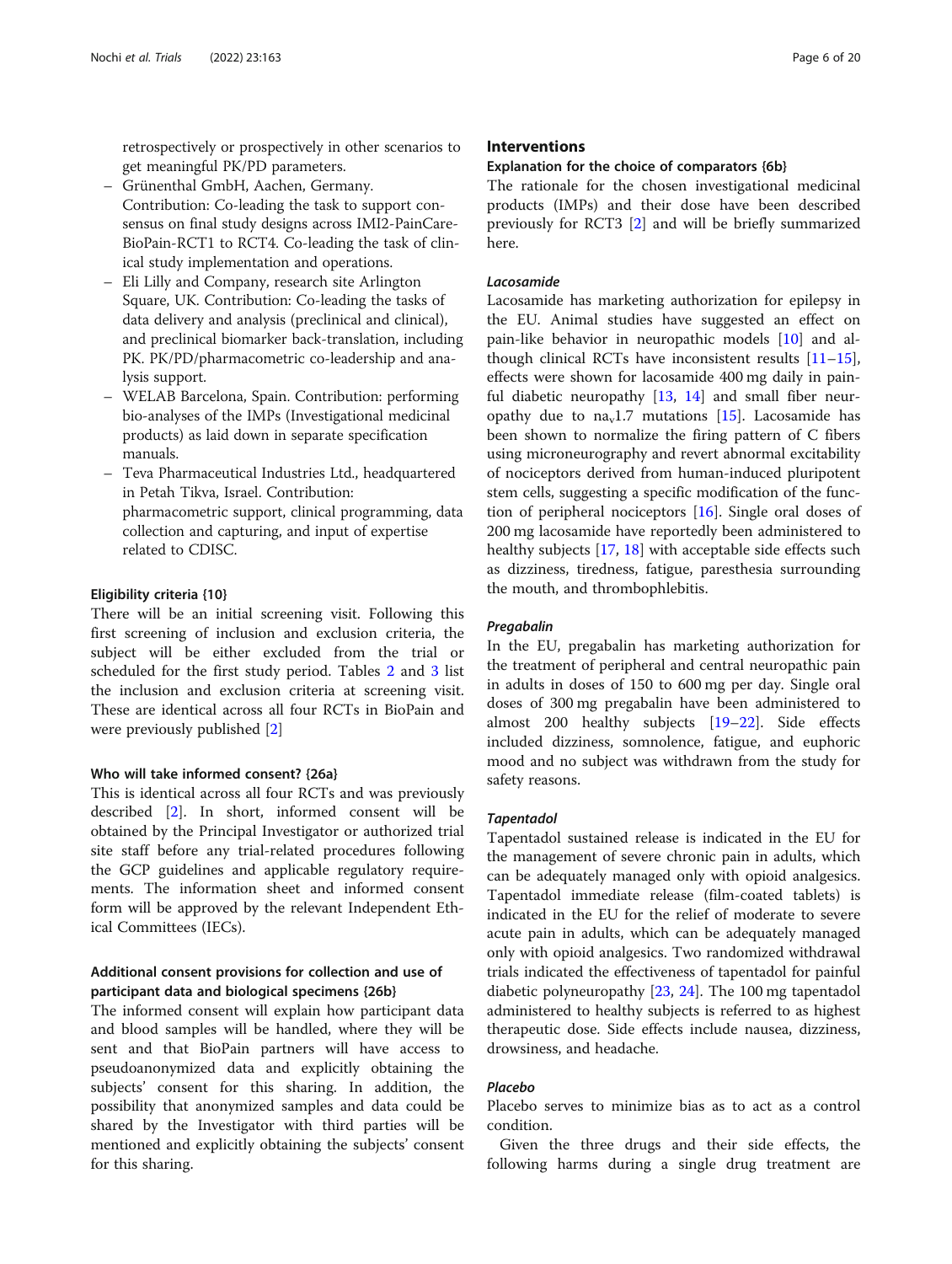# <span id="page-6-0"></span>Table 3 Exclusion criteria at screening visit

| Exclusion criteria at screening visit                                                                                                                                                                                                                                                                                                                                                                                                                                                     | Justification / rationale                                                                         |  |  |  |
|-------------------------------------------------------------------------------------------------------------------------------------------------------------------------------------------------------------------------------------------------------------------------------------------------------------------------------------------------------------------------------------------------------------------------------------------------------------------------------------------|---------------------------------------------------------------------------------------------------|--|--|--|
| 01 Presence of any medical devices (e.g., cardiac pacemaker), implants or prothesis unless<br>it is beyond discussion that these will not put the subject's safety during the study at<br>risk and will not interfere with the results of the study.                                                                                                                                                                                                                                      | To avoid interference with the purpose of the study<br>and to ascertain the subject's good health |  |  |  |
| 02 Known or suspected allergic reactions or hypersensitivity to components of lacosamide<br>(Vimpat <sup>®</sup> ). Second or third degree atrioventricular (AV) block.                                                                                                                                                                                                                                                                                                                   | Contraindications for lacosamide                                                                  |  |  |  |
| 03 Known or suspected allergic reactions or hypersensitivity to components of pregabalin<br>(Lyrica®).                                                                                                                                                                                                                                                                                                                                                                                    | Contraindications for pregabalin                                                                  |  |  |  |
| 04 Known or suspected allergic reactions or hypersensitivity to components of tapentadol<br>(Palexia®). Known contraindication for drugs with µ-opioid agonist activity, i.e., signifi-<br>cant respiratory depression, acute or severe bronchial asthma or hypercapnia. Present<br>or suspected paralytic ileus. Acute intoxication with alcohol, hypnotics, centrally acting<br>analgesics, or psychotropic drugs.                                                                      | Contraindications for tapentadol                                                                  |  |  |  |
| 05 Not willing or able to abstain from changes in physical exercise activities during the<br>Study.                                                                                                                                                                                                                                                                                                                                                                                       | To avoid interference with the purpose of the study                                               |  |  |  |
| 06 Any chronic pain condition or recent (i.e., within the preceding 2 years) history thereof.                                                                                                                                                                                                                                                                                                                                                                                             | To avoid interference with the purpose of the study                                               |  |  |  |
| 07 Migraine (at least 1 attack in the last 24 months)                                                                                                                                                                                                                                                                                                                                                                                                                                     | To avoid interference with the purpose of the study                                               |  |  |  |
| 08 Recurrent headache or back pain on more than 5 days/month in the last 3 months                                                                                                                                                                                                                                                                                                                                                                                                         | To avoid interference with the purpose of the study                                               |  |  |  |
| 09 Caffeine consumption of more than 8 servings of coffee, tea, or other caffeinated drinks To avoid interference with the purpose of the study<br>per day. Each serving is approximately 120 mg of caffeine                                                                                                                                                                                                                                                                              |                                                                                                   |  |  |  |
| 10 Any relevant symptom of neurological dysfunction of the motor and sensory system<br>that may interfere with the conduct of the study.                                                                                                                                                                                                                                                                                                                                                  | To avoid interference with the purpose of the study                                               |  |  |  |
| 11 Clinically evident psychiatric diseases (e.g., depression, anxiety).                                                                                                                                                                                                                                                                                                                                                                                                                   | To avoid interference with the purpose of the study                                               |  |  |  |
| 12 History or symptoms of central nervous system disease or peripheral nerve lesions or<br>dysfunction with sequelae that may impact the study assessments or that may<br>deteriorate by one dose of a drug with antiepileptic, noradrenergic or opioid activity.                                                                                                                                                                                                                         | To avoid interference with the purpose of the study<br>Subject safety                             |  |  |  |
| 13 Focused neurological examination showing signs of abnormality.                                                                                                                                                                                                                                                                                                                                                                                                                         | To avoid interference with the purpose of the study                                               |  |  |  |
| 14 Active internal disease or sequelae of internal disease (e.g., diabetes mellitus, liver<br>diseases, kidney diseases, cardiovascular diseases, hypo- or hyperthyroidism,<br>hypertension).                                                                                                                                                                                                                                                                                             | To ascertain the subject's good health                                                            |  |  |  |
| 15 Diseases or conditions known to interfere with the distribution, metabolism, or<br>excretion of drugs.                                                                                                                                                                                                                                                                                                                                                                                 | To avoid artifacts                                                                                |  |  |  |
| 16 Clinically significant disease (e.g., medical history of infection with human<br>immunodeficiency virus (HIV) type 1 or type 2, hepatitis B, or hepatitis C) or condition<br>that may affect efficacy or safety assessments, or any other reasons which, in<br>investigator's opinion, may preclude the subject's participation in the trial.                                                                                                                                          | Safety of investigator and their staff<br>Standardization of the trial population                 |  |  |  |
| 17 Not willing or able to abstain from alcohol from 48 h prior to any study period and<br>until the end of the study period.                                                                                                                                                                                                                                                                                                                                                              | To ascertain and protect the subject's good health and<br>suitability for the study               |  |  |  |
| 18 Consumption of cannabis in the last 4 weeks prior to the study.                                                                                                                                                                                                                                                                                                                                                                                                                        | To ascertain and protect the subject's good health and<br>suitability for the study               |  |  |  |
| 19 Evidence or history of alcohol or drug (opioids, amphetamines, benzodiazepines<br>cannabinoids) abuse (as defined by ICD-10 or DSM IV) including positive or missing<br>drugs of abuse screen (urine drugs of abuse test). Consumption of more than 21 alco-<br>hol units per week for male subjects and more than 14 units per week for female sub-<br>jects (1 alcohol unit = 1 beer [12 oz/355 mL] = 1 wine [5 oz/150 mL] = 1 liquor [1.5 oz/<br>$40$ mL] = 0.75 oz/20 mL alcohol). | To ascertain and protect the subject's good health and<br>suitability for the study               |  |  |  |
| 20 Habitually smoking more than 10 cigarettes, 2 cigars, or 2 pipes of tobacco per day<br>within the last 6 months before enrollment in this trial.                                                                                                                                                                                                                                                                                                                                       | To ascertain the subject's good health                                                            |  |  |  |
| 21 Known or suspected of not being willing or able to comply with the requirements of<br>the trial protocol or the instructions.                                                                                                                                                                                                                                                                                                                                                          | To ascertain the subject's suitability for the study                                              |  |  |  |
| 22 Inability to communicate meaningfully with the trial site staff (e.g., insufficient language<br>skills).                                                                                                                                                                                                                                                                                                                                                                               | To ascertain the subject's safety                                                                 |  |  |  |
| 23 Any person with direct involvement in the trial conduct; any person under the direct<br>supervision of the investigator or dependent on the investigator.                                                                                                                                                                                                                                                                                                                              | Ethical requirement                                                                               |  |  |  |

24 Blood loss of 500 mL or more (e.g., owing to blood donation) within 3 months before To ascertain the subject's suitability for the study enrollment in this trial.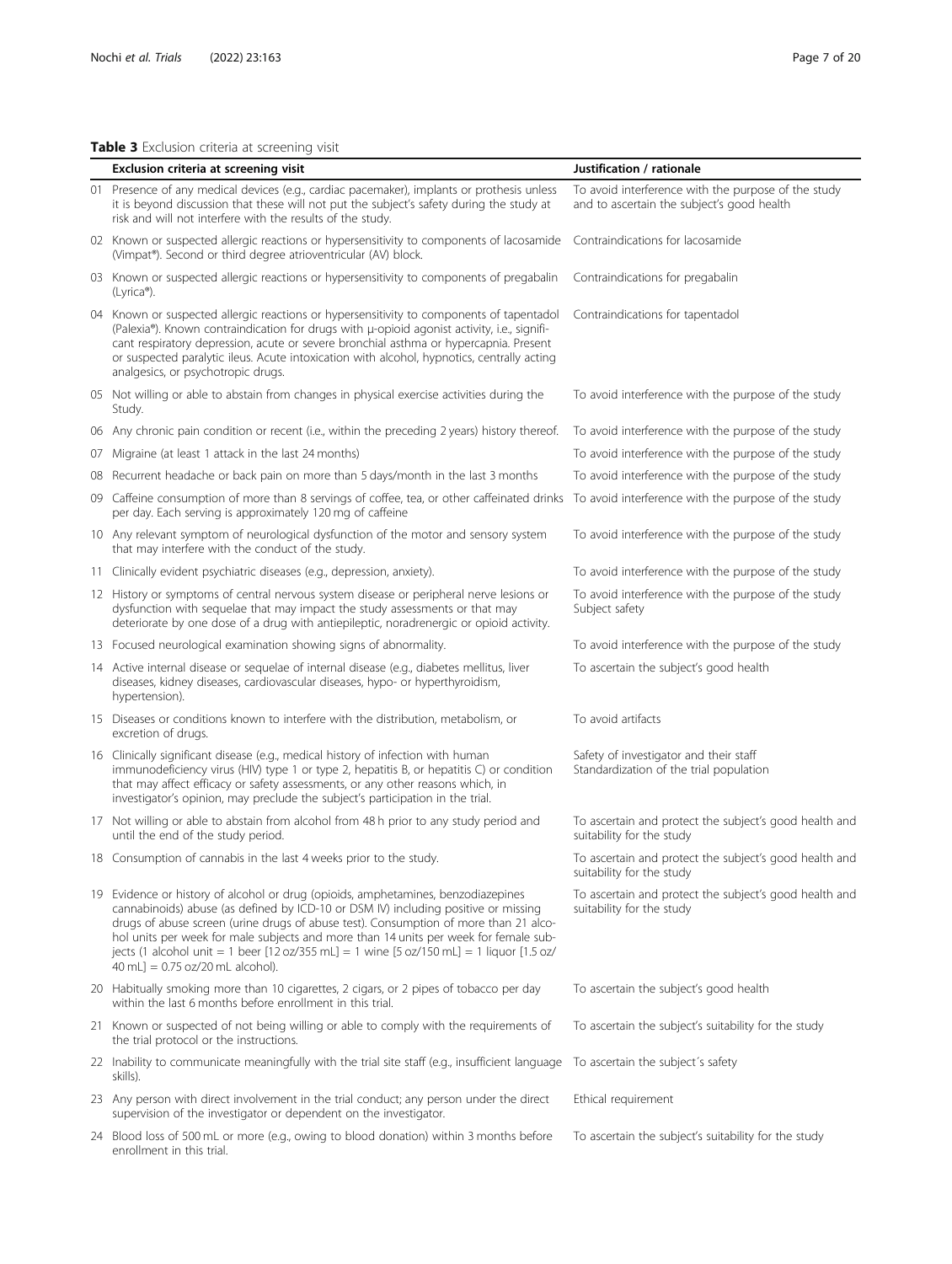|  |  |  | Table 3 Exclusion criteria at screening visit (Continued) |
|--|--|--|-----------------------------------------------------------|
|  |  |  |                                                           |

|     | Exclusion criteria at screening visit                                                                                                                                                                                                                                                                                                                                                                                                                        | Justification / rationale                                                                         |  |  |  |
|-----|--------------------------------------------------------------------------------------------------------------------------------------------------------------------------------------------------------------------------------------------------------------------------------------------------------------------------------------------------------------------------------------------------------------------------------------------------------------|---------------------------------------------------------------------------------------------------|--|--|--|
|     | 25 Pregnancy, planned pregnancy or lactation.                                                                                                                                                                                                                                                                                                                                                                                                                | Ethical requirement to protect the unborn or newborn<br>child                                     |  |  |  |
| 26. | Presence of dermatological conditions in the test areas of the study that would prevent To avoid interference with the purpose of the study<br>the proper application of study procedures, such as electrodes for HFS, pinprick<br>(dermatitis, psoriasis, contact eczema, local changes of the skin due to regularly playing<br>volleyball, etc.).                                                                                                          |                                                                                                   |  |  |  |
|     | 27 Any other reason to exclude the subject according to judgment by the investigator                                                                                                                                                                                                                                                                                                                                                                         | To avoid interference with the purpose of the study.                                              |  |  |  |
|     | A set of temporary exclusion criteria have also been defined. The subject will not be excluded if some of these temporary exclusion criteria are met<br>during the screening visit. Instead, the first study period may be postponed. Before the start of the first study period, previously met temporary<br>exclusion criteria will be checked again, and their absence will be verified before the screening for the first study period takes place.      |                                                                                                   |  |  |  |
|     | 28 Any drug intake in the past 2 weeks including antibiotics, herbal medicines and other<br>remedies except the following allowed drugs: oral paracetamol or ibuprofen for a self-<br>limiting condition (e.g., toothache, bruise) for up to 3 days in total within the past 2<br>weeks; oral antihistaminics and nasal aerosol and topical treatments for seasonal allergy<br>up to 1 week before screening; contraceptives are allowed without time limit. | To ascertain the subject's good health and to avoid<br>interference with the purpose of the study |  |  |  |
| 29  | Any transient illness within 2 weeks before screening.                                                                                                                                                                                                                                                                                                                                                                                                       | To ensure the subject's good health                                                               |  |  |  |
| 30  | Changes in physical exercise activities, e.g., starting workout/training within 1 week<br>before screening.                                                                                                                                                                                                                                                                                                                                                  | To avoid interference with the purpose of the study                                               |  |  |  |
| 31  | Current or recent (during the preceding 2 weeks) acute pain lasting more than 4 h.                                                                                                                                                                                                                                                                                                                                                                           | To avoid interference with the purpose of the study                                               |  |  |  |
|     | 32 Jet lag / irregular working hours / sleep restriction in the last 3 days before the<br>screening period.                                                                                                                                                                                                                                                                                                                                                  | To avoid interference with the purpose of the study                                               |  |  |  |
|     | Reproduced from [2]                                                                                                                                                                                                                                                                                                                                                                                                                                          |                                                                                                   |  |  |  |

expected: temporary and reversible dizziness, tiredness, somnolence, euphoric mood, nausea, and headache.

# Rationale for the induction of hyperalgesia using highfrequency stimulation (HFS)

High-frequency electrical pulses delivered to the skin using a multipin electrode designed to preferentially activate cutaneous nociceptors is a validated and noninvasive procedure to induce a stable secondary hyperalgesia surrounding the location where HFS was applied due to central sensitization lasting at least 4 h [[8](#page-19-0), [9,](#page-19-0) [25](#page-19-0)]. We will assess the area of secondary hyperalgesia to pinprick and the intensity of pinprick hyperalgesia and dynamical mechanical allodynia. HFS induces a local skin flare response but does not cause long-lasting spontaneous pain.

#### Intervention description {11a}

The IMPs will be (1) lacosamide (Vimpat®) film-coated tablets (composition:  $2 \times 100$  mg lacosamide tablets); (2) pregabalin (Lyrica®) capsules (composition:  $2 \times 75$  mg pregabalin capsules); (3) tapentadol (Palexia®) immediate release tablets (composition:  $2 \times 50$  mg tapentadol immediate release tablet); and placebo capsules (composition:  $2 \times$  hard gelatine capsules filled with mannitol and colloidal silicon dioxide) (2).

Each IMP will be overencapsulated and administered as single oral dose (two capsules), in a double-blind, 4 period, crossover fashion where the study periods are separated by at least 1 week. All IMPs, except placebo, are registered medications in the countries that will participate in the trial. IMPs will be obtained from commercial stock [\[2\]](#page-19-0).

As described for RCT3 [[2\]](#page-19-0), for the induction of hyperalgesia, HFS will be delivered to superficial nerve terminals using a multipin surface electrode similar to the electrode used in Klein et al. [\[8](#page-19-0)] and developed by MRC. The stimuli will be applied to the skin of the left volar forearm. The electrical pulses will be generated by a standard, CE-approved, constant-current electrical stimulator routinely used for clinical diagnostic purposes. The stimulation will consist in trains of 100-Hz pulses lasting 1 s and repeated five times, at an intensity sufficient to generate strong activity in small-diameter nociceptive afferents.

# Criteria for discontinuing or modifying allocated interventions {11b}

At the start of each of the four study periods, subjects will be excluded from the period if any of the criteria listed in Table [4](#page-8-0) apply [[2\]](#page-19-0).

#### Strategies to improve adherence to interventions {11c}

At each study period, an oral dose of lacosamide, pregabalin, tapentadol, or placebo will be taken with 100 mL of plain water [\[2](#page-19-0)]. After intake of the study medication, the investigator will inspect the subject's mouth to verify that the medication is swallowed.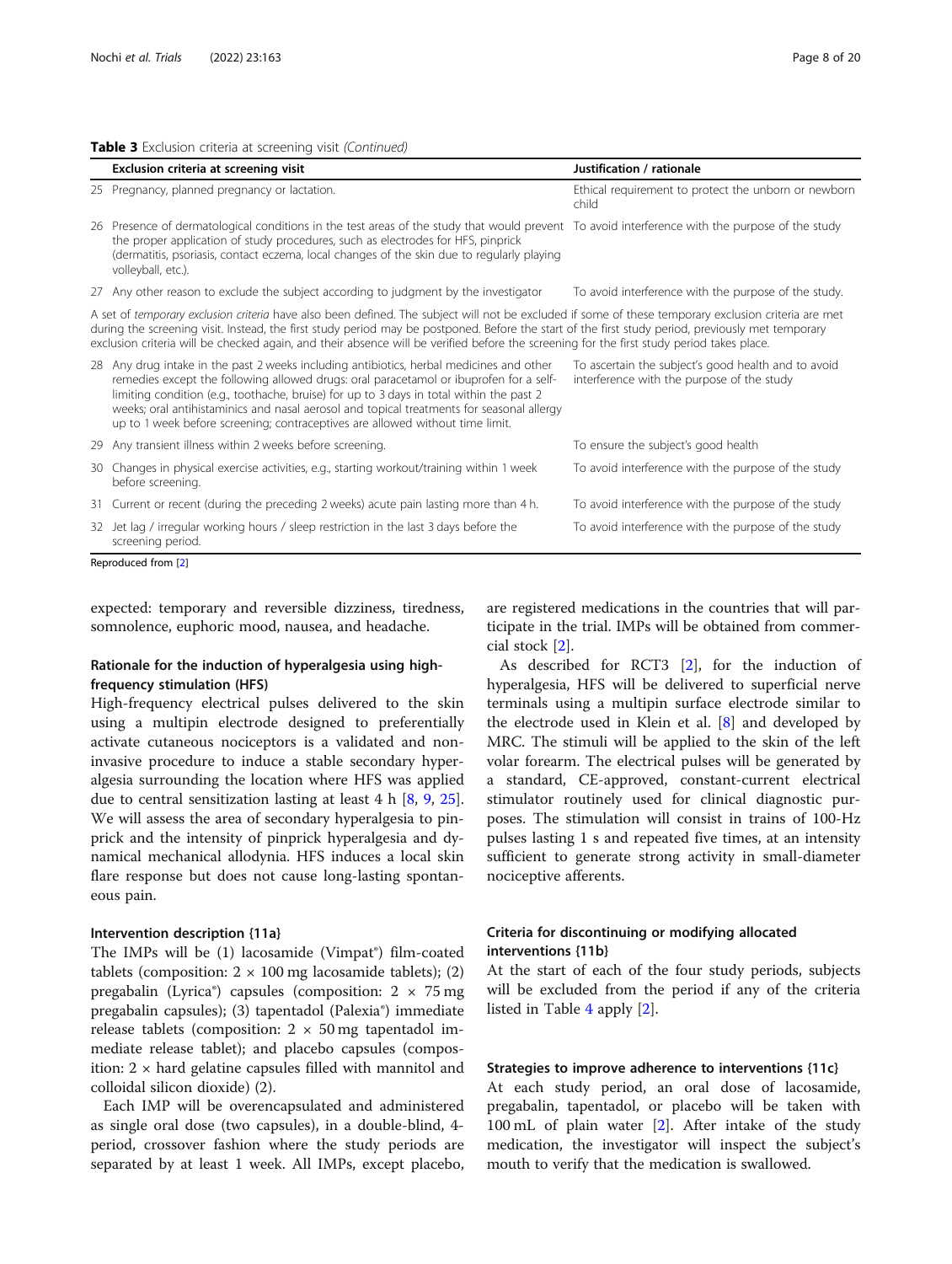#### <span id="page-8-0"></span>Table 4 Exclusion criteria at study periods

|                                                                        | Exclusion criteria at study periods:                                                                                                                                                                                                                                                              | Justification / rationale                                                                                 |  |  |  |  |  |
|------------------------------------------------------------------------|---------------------------------------------------------------------------------------------------------------------------------------------------------------------------------------------------------------------------------------------------------------------------------------------------|-----------------------------------------------------------------------------------------------------------|--|--|--|--|--|
|                                                                        | 33 For female subjects of child bearing potential: positive or missing pregnancy test                                                                                                                                                                                                             | To protect a fetus                                                                                        |  |  |  |  |  |
|                                                                        | 34 Positive or missing urine test for drugs of abuse (opioids, amphetamines,<br>benzodiazepines, cannabinoids).                                                                                                                                                                                   | Subject safety and to avoid interactions with, e.g.,<br>tapentadol (PD interactions, safety interactions) |  |  |  |  |  |
|                                                                        | 35 Blood loss of 500 mL or more (e.g., owing to blood donation) since screening.                                                                                                                                                                                                                  | To ascertain the subject's suitability for the study                                                      |  |  |  |  |  |
|                                                                        | 36 Any other reason to exclude the subject according to judgment by the investigator                                                                                                                                                                                                              | To avoid interference with the purpose of the study.                                                      |  |  |  |  |  |
|                                                                        | Temporary exclusion criteria at study periods. The subject is not excluded if some of these temporary exclusion criteria are met at screening of the<br>study period. Instead, the study period may be postponed. If this is the case, all temporary exclusion criteria will be checked again.    |                                                                                                           |  |  |  |  |  |
| 37 Alcohol consumption in the last 48 hours prior to the study period. |                                                                                                                                                                                                                                                                                                   | Subject safety and to avoid interactions with, e.g.,<br>tapentadol (PD interactions, safety interactions) |  |  |  |  |  |
|                                                                        | 38 Intake of any drug including herbal medicines and other remedies except the<br>following: contraceptives; oral paracetamol or ibuprofen up to the maximum<br>recommended dose according SmPC, with last intake for both > 4 days prior to each<br>study period for a self-resolving condition. | As described for screening visit                                                                          |  |  |  |  |  |
|                                                                        | 39 Changes in physical exercise activities, e.g., starting workout/training within 1 week<br>prior to the study.                                                                                                                                                                                  | To avoid interference with the purpose of the study                                                       |  |  |  |  |  |
|                                                                        | 40 Current pain within the last 4 days before the study period.                                                                                                                                                                                                                                   | To avoid interference with the purpose of the study                                                       |  |  |  |  |  |
|                                                                        | 41 Any transient, clinically relevant illness within 4 days before the period.                                                                                                                                                                                                                    | To ensure the subject's good health                                                                       |  |  |  |  |  |
|                                                                        | 42 Incidentally not willing or able to comply with the requirements of the trial protocol<br>or the instructions or to communicate meaningfully with the trial site staff.                                                                                                                        | To ascertain the subject's suitability for the study                                                      |  |  |  |  |  |
|                                                                        | 43 Incidentally unable to take oral medication.                                                                                                                                                                                                                                                   | Requirement for the study                                                                                 |  |  |  |  |  |
|                                                                        | 44 Jet lag / irregular working hours / sleep restriction in the last 3 days before the period. To avoid interference with the purpose of the study                                                                                                                                                |                                                                                                           |  |  |  |  |  |

Reproduced from [\[2\]](#page-19-0)

# Relevant concomitant care permitted or prohibited during the trial {11d}

Prohibited drugs at screening and for each study period is described in Table [3](#page-6-0) (Exclusion Criterion #28) and 3 (Exclusion Criterion #38), respectively.

#### Provisions for post-trial care {30}

Suitable insurance for subjects will be in place at each site. A follow-up telephone call will be made between 7 and 14 days after the last study period to ensure the absence of adverse events. Otherwise, no post-trial care is foreseen as the study is conducted in healthy volunteers.

#### Outcomes {12}

The objective of the study is to evaluate the effect of the study drugs on a set of biomarkers derived from peripheral nerve excitability.

# Rationale for the chosen biomarkers

Measurements of peripheral nerve excitability using threshold-tracking protocols are sensitive to membrane potential at the site of stimulation. Set of useful indices of axonal excitability collectively may provide insights into the mechanisms responsible for membrane polarization, ion channel function, and activity of ionic pumps during the process of impulse conduction [[3,](#page-19-0) [4](#page-19-0)]. Standard NET assesses the function of large fibers. The nerve is stimulated directly, and the compound action potential is measured distally. Perception threshold

tracking is a method where the membrane potential is assessed distally in the nerve fiber. With the use of small cathodes, the small fibers can be assessed. The subject will press a button when he/she feels a sensation, and the perception threshold is tracked.

#### Primary and key secondary outcomes

The primary endpoints are the changes of the strength-duration time constant (SDTC) measured in large sensory fibers and in large motor fibers, both at the planned first PD time point post dosing relative to their pre-dose PD measurement (i.e., difference to period specific baseline). The SDTC is a measure for the dependency of the threshold current intensity related to the duration of a stimulus. These endpoints are determined four times per subject, once per period (i.e., once per different IMP administered). The primary analysis will concentrate on the comparison of the lacosamide vs. placebo effect, while the primary endpoints will also be tested in key secondary analyses. Lacosamide was chosen for primary outcome, as we expect this drug to act on the peripheral compartment that is the compartment assessed in RCT1.

The key secondary endpoint is the SDTC measured in small sensory fibers at the planned first PD time point post dosing relative to the pre-dose PD measurement (i.e., difference to period specific baseline).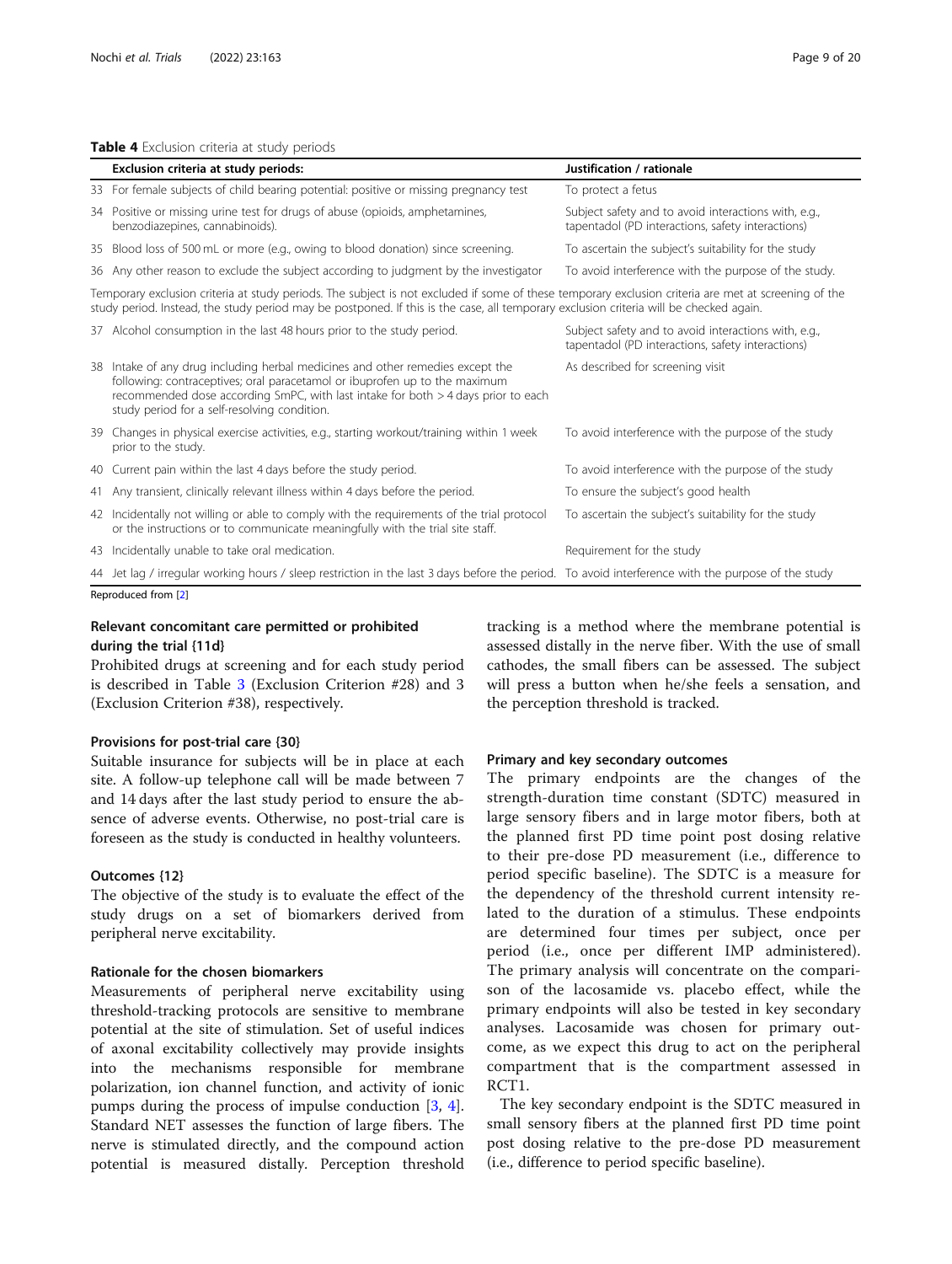# Definition of other prespecified analyses

- Percentage change in motor and sensory threshold electrotonus (the amount of change in membrane excitability in response to long-lasting preceding deor hyperpolarizing currents) (TEh (90–100 ms), TEh (peak, − 70%) and S2 accomodation) vs. baseline
- Change in refractoriness and relative refractory period in recovery cycle of nerve excitability (motor and sensory large fibers)
- PK/PD analysis. As both drug concentrations and biomarker responses are measured at several time points post drug administration, the relationship between drug levels and select biomarkers will be explored, and modeled

There are many other exploratory analyses and outcomes corresponding to the variety of drugs and time points when assessments are done, the collection of pain intensity and PROMs, etc. These are described in more detail in the statistical analysis plan.

#### Participant timeline {13}

Figure 2 summarizes the participant timeline, which includes a screening visit, followed by four study periods and a follow-up telephone contact similar to RCT3 [\[2](#page-19-0)]. There will be an optional contact before the first study period. If screening of exclusion criteria for eligibility for period 1 shows that one or more temporary exclusion criteria are met, the start of period 1 can be postponed and re-scheduled [\[2](#page-19-0)].

# Screening visit

As described previously for RCT3 [[2](#page-19-0)], the following will be performed:

- Explain the purpose of the research, the extent and burden of the procedures and assessments.
- Obtain informed consent.
- Assess subject handedness using the Edinburgh Handedness Inventory.
- Record demographic data.
- Record prior and concomitant medication.
- Record clinically relevant medical and surgical history.
- Assess inclusion criteria.
- Perform a focused neurological examination in the presence of any clinically evident sensory disorder and a physical examination if indicated from the medical history.
- Record a 12-lead electrocardiogram and verify absence of signs of second or third degree atrioventricular block.
- Perform urine pregnancy test.
- Collect a blood sample to verify normal renal and hepatic functions.
- Perform urine test for drug abuse (opioids, amphetamines, cannabinoids) and perform alcohol consumption check.

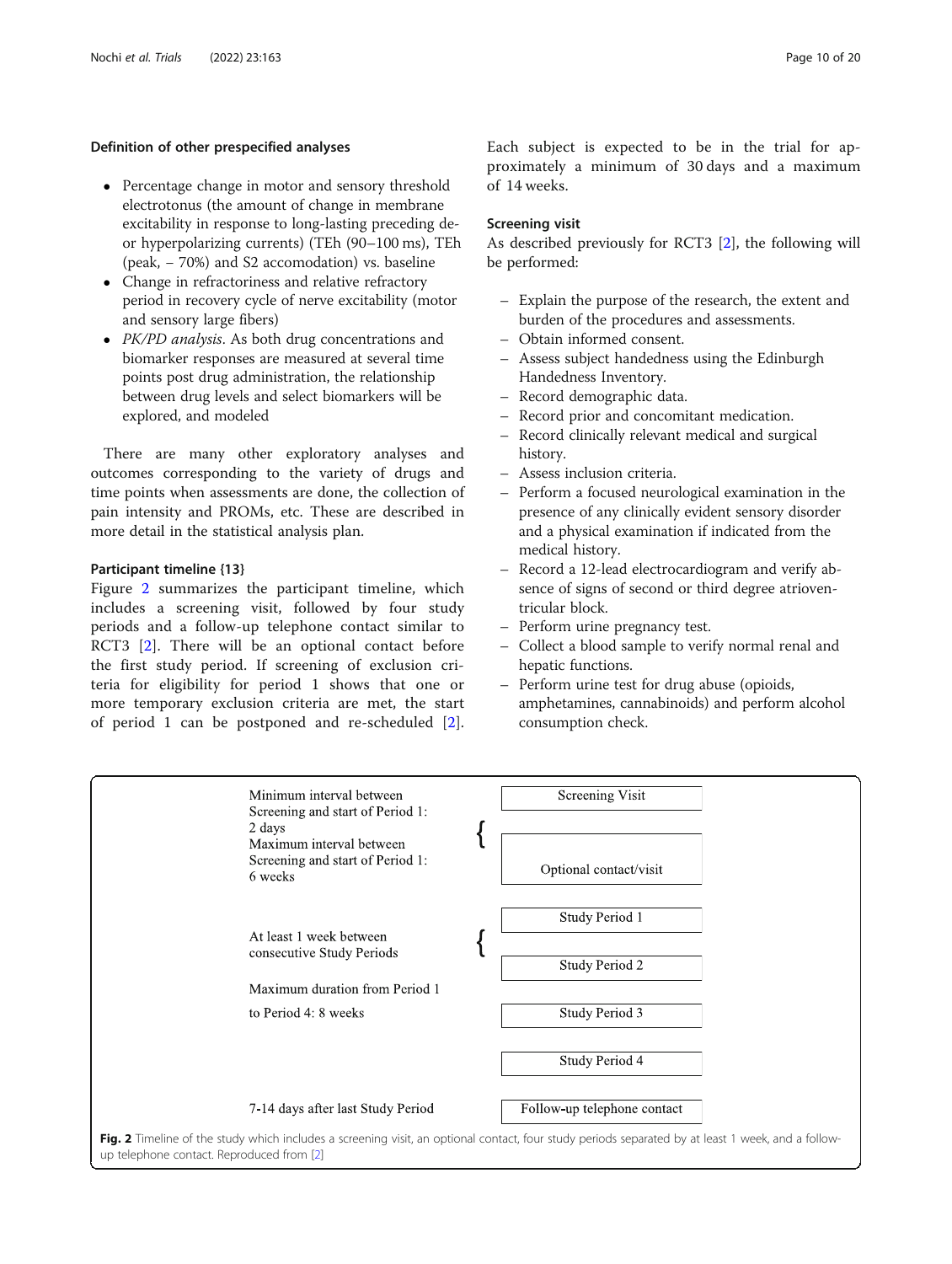- <span id="page-10-0"></span>– Record psychosocial characteristics using patientreported outcome measures and validated questionnaires.
- Instruct the subject on the study-specific procedures including how to use the rating scales.
- Demonstrate the test stimuli that will be used, induce sensitization at the left forearm using HFS and perform hyperalgesia testing 20 min after induction.
- Assess exclusion criteria specific for the screening visit.

# Optional contact before start of treatment period

The optional (telephone / email) contact will be after the screening visit and at the latest 48 h before the first study period with the purpose to arrange the time for the first study period and remind the subject of restrictions and ensure the subject had not taken prohibited drugs.

# Treatment periods: study periods 1, 2, 3, and 4

Each study period will be separated by at least 1 week. The subjects will have a light breakfast at home. The schedule of events is identical for all study periods and is provided in Table 5 and presented previously for RCT3 [[2\]](#page-19-0).

Procedures, assessments, and events during a period as described previously for RCT3 [[2\]](#page-19-0):

- The subject will have breakfast at home and arrive at the site at or before 08:00 AM.
- Record prior and concomitant medication.
- Urine screening test for drugs of abuse and alcohol consumption check.
- For female subjects: urine pregnancy test.
- Reassess subject eligibility for the study according to inclusion and exclusion criteria.
- Train / instruct again the subject on the studyspecific procedures.
- Complete PROMs assessing subject expectations.
- Optionally, according to local practices, an indwelling venous catheter will be inserted at the start of each study period and will be left in place for the duration of the study day.

| Clock time | Time relative to dose<br>(minutes) | Time relative to HFS<br>(minutes) | Dose        | <b>HFS</b>  | PK        | PD                                                                                                                                                                                    | Hyperalgesia<br>testing** | <b>PROMs</b> | (D)rink<br>(M)eal |
|------------|------------------------------------|-----------------------------------|-------------|-------------|-----------|---------------------------------------------------------------------------------------------------------------------------------------------------------------------------------------|---------------------------|--------------|-------------------|
| 08:00      | $-150$                             | $-60$                             |             |             |           |                                                                                                                                                                                       |                           |              |                   |
| 08:30      | $-120$                             | $-30$                             |             |             |           |                                                                                                                                                                                       |                           | $\mathsf X$  |                   |
| 09:00      | $-90$                              | $\mathsf{O}\xspace$               |             | $\mathsf X$ |           |                                                                                                                                                                                       |                           |              |                   |
| 09:30      | $-60$                              | 30                                |             |             |           |                                                                                                                                                                                       |                           |              |                   |
| 10:00      | $-30$                              | 60                                |             |             |           |                                                                                                                                                                                       |                           |              |                   |
| 10:30      | $\mathsf{O}\xspace$                | 90                                | $\mathsf X$ |             |           |                                                                                                                                                                                       |                           |              | $\mathsf D$       |
| 11:00      | 30                                 | 120                               |             |             |           |                                                                                                                                                                                       |                           |              |                   |
| 11:15      | 45                                 | 135                               |             |             |           |                                                                                                                                                                                       |                           |              |                   |
| 11:30      | 60                                 | 150                               |             |             |           | $[2]$                                                                                                                                                                                 |                           |              |                   |
| 12:00      | $90\,$                             | 180                               |             |             |           |                                                                                                                                                                                       |                           |              |                   |
| 12:30      | 120                                | 210                               |             |             |           |                                                                                                                                                                                       | $\mathsf X$               |              | $\mathsf D$       |
| 13:00      | 150                                | 240                               |             |             | $[2]$     |                                                                                                                                                                                       |                           |              |                   |
| 13:30      | 180                                | 270                               |             |             |           | $[3]$                                                                                                                                                                                 |                           |              |                   |
| 14:00      | 210                                | 300                               |             |             |           |                                                                                                                                                                                       |                           |              |                   |
| 14:30      | 240                                | 330                               |             |             | $[3]$     |                                                                                                                                                                                       |                           |              | ${\sf M}$         |
| 15:00      | 270                                | 360                               |             |             |           |                                                                                                                                                                                       |                           |              |                   |
| 15:30      | 300                                | 390                               |             |             |           |                                                                                                                                                                                       |                           | $\mathsf X$  |                   |
| 16:00      | 330                                | 420                               |             |             |           |                                                                                                                                                                                       |                           |              |                   |
| 16:30      | 360                                | 450                               |             |             |           | $[4] % \begin{center} \includegraphics[width=\linewidth]{imagesSupplemental/Imit} \caption{The image shows the image shows a single number of times.} \label{fig:limal} \end{center}$ |                           |              |                   |
| 17:00      | 390                                | 480                               |             |             |           |                                                                                                                                                                                       |                           |              |                   |
| 17:30      | 420                                | 510                               |             |             | $[4]$     |                                                                                                                                                                                       |                           |              | $\mathsf D$       |
| 18:00      | 450                                | 540                               |             |             |           |                                                                                                                                                                                       |                           |              |                   |
| Next day   |                                    |                                   |             |             | $(5)^{*}$ |                                                                                                                                                                                       |                           |              |                   |

\*The PK sample on next day can be taken at any suitable time provided that the exact time of sampling is precisely recorded. \*\*Hyperalgesia testing at the sensitized and contralateral forearm, harmonized across all four IMI2-PainCare-BioPain RCTs. Reproduced from [[2](#page-19-0)]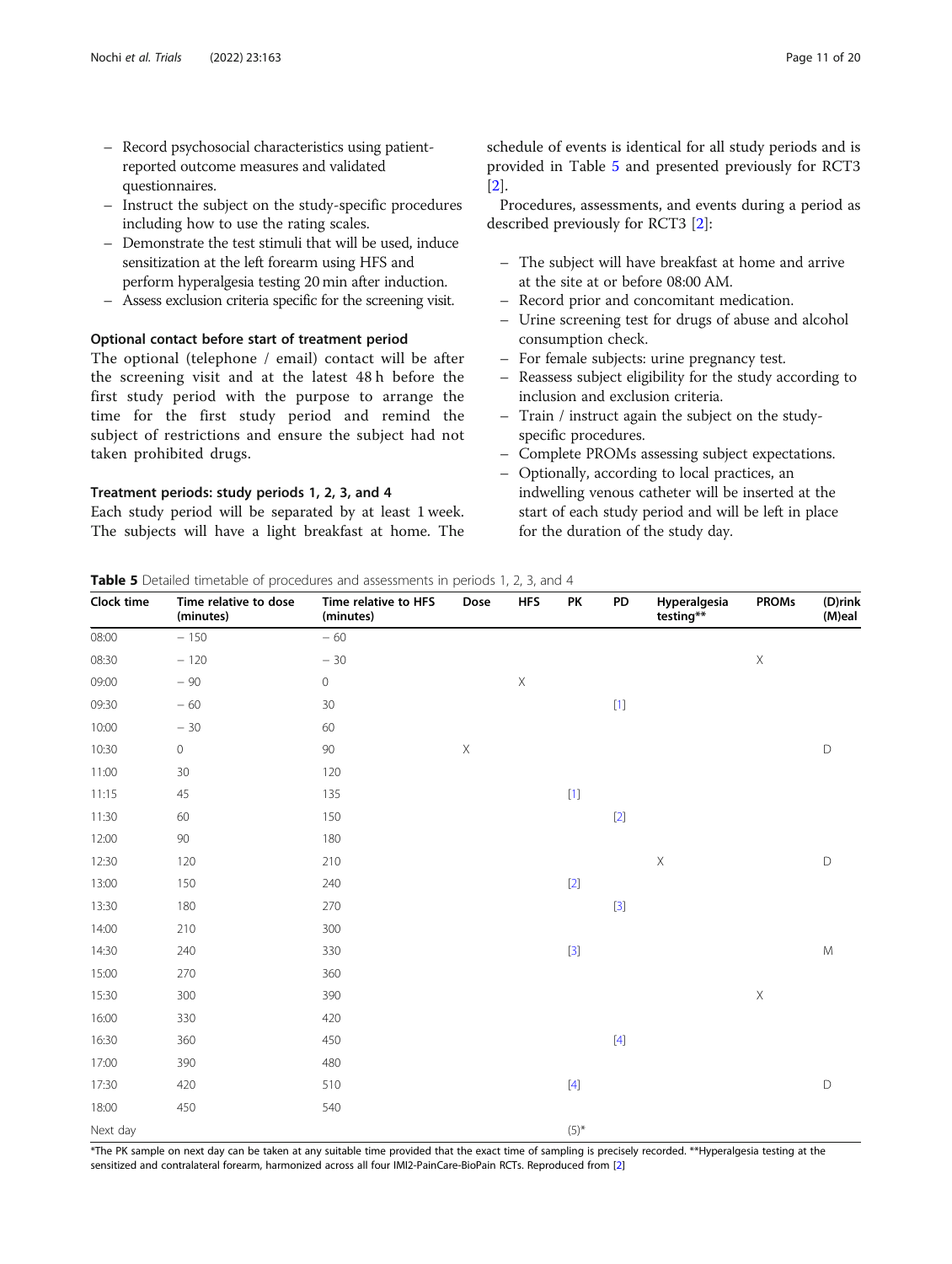- HFS will be applied to the left forearm to induce sensitization.
- IMP administration.
- A total of 5 blood samples (6 mL each) will be taken as scheduled in Table [5](#page-10-0) for pharmacokinetic (PK) analyses. The last sample will be taken on the next day, at any suitable time.
- One pre-dose and 3 post-dose PD biomarker assessments will be made as scheduled in Table [5.](#page-10-0)
- Hyperalgesia testing at the sensitized and contralateral forearm will be made as scheduled in Table [5,](#page-10-0) harmonized across all four IMI2-PainCare-BioPain-RCTs.
- Complete PROMs assessing tiredness and anxiety.
- Drinks (water or sugared juice, e.g. apple juice) and a light meal will be served as scheduled in Table [5](#page-10-0).
- Instruct the subject not to drive or bike or operate machinery for the entire day (risk of sedation or dizziness caused by IMP). Instruct the participants that they should not drive or bike or operate machinery on the following day if they feel drowsy or dizzy.
- Upon leaving the trial site, if the subject is feeling drowsy or dizzy, arrange for the participant to be driven home by taxi.

#### Follow-up telephone call

Between 7 and 14 days after the end of the last study period, the absence of untoward medical or mental sequelae of the study will be ascertained in a follow-up telephone call with the subject [[2\]](#page-19-0).

#### Sample size {14}

Knowledge on the variability and effect sizes of excitability parameters is available in amyotrophic lateral sclerosis (ALS) patients with retigabine as treatment [\[26](#page-19-0)] as well as in neuropathic pain patients and healthy controls with mexiletine as treatment [\[27](#page-19-0)]. Both studies identified group differences between 0.04 and 0.06 ms (0.416 vs. 0.458 on motor nerve excitability [\[26\]](#page-19-0) and 0.54 vs. 0.60 on sensory nerve measures [\[27\]](#page-19-0), respectively) and standard deviations around 0.085 (but potentially as high as 0.10) [\[26](#page-19-0), [27\]](#page-19-0). With the lacosamide vs. placebo comparison of the primary analysis (2-sided type I error of  $\alpha/2$  = 0.025) being essentially a paired  $t$ -test (assumed correlation of 0.5), the following power graphic yields a reasonable sample size, i.e., power > 80% (STATA, StataCorp LCC, USA). The study on large sensory fibers yielded much higher power than the study on motor fibers (Fig. 3, dashed vs. drawn lines), while the range of expected standard deviations had only small effects on power (crosses vs. circles). Based on the worst case, a power of 0.80 would require 48 subjects, while in the best case scenario 22 subjects would be sufficient.

To compensate for early dropouts, e.g., during the first period, we plan to randomize a total of 60 subjects (in the sense of being randomized for entering the treatment phase).

#### Recruitment {15}

Study participants will be recruited by advertisements on webpages, newspapers, university billboards, etc. Subjects will be pre-screened to identify who could potentially be enrolled in the trial.

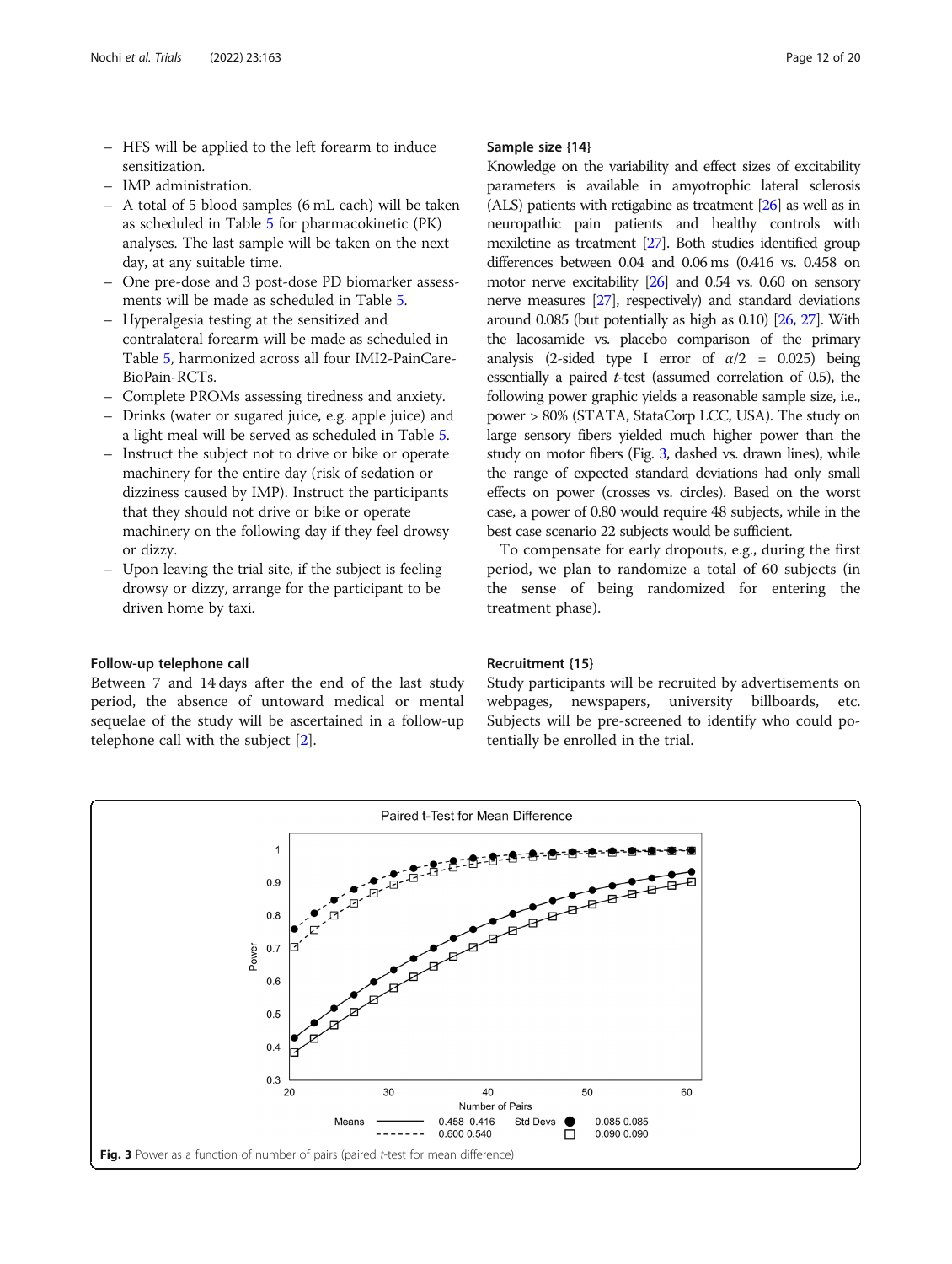# Screen failures

As presented for RCT3 previously [[2\]](#page-19-0), screen failures are defined as subjects who consent to participate in the clinical trial but are not subsequently randomly assigned to the IMP. A minimal set of screen failure information is required to ensure transparent reporting of screen failure subjects, to meet the Consolidated Standards of Reporting Trials (CONSORT) publishing requirements and to respond to queries from regulatory authorities. Minimal information includes demography, screen failure details, eligibility criteria, and any serious adverse event (SAE).

#### Subject discontinuation from the trial

As presented for RCT3 previously [[2\]](#page-19-0), once a subject enrolls in the trial, the trial site will make every effort to retain the subject for the planned duration of the trial, while protecting subject safety. A subject may withdraw consent at any time. This will automatically lead to discontinuation of the subject from the trial. The investigator will discontinue the subject's participation in the study if further participation would involve unjustifiable risk to the subject's mental or physical wellbeing or if participation would be against the purpose and interest of the study. In general, subjects who discontinue are those who complete the end of trial earlier than the end of study period 4. Subjects who discontinue their participation in the trial will not be replaced. The Principal Investigator will document on the case report form (CRF) any discontinuation of a subject and inform the sponsor. Where applicable, the relevant IEC(s) must be informed with a detailed written explanation.

The following will be done for all discontinued subjects, including those who withdrew informed consent as described previously [[2\]](#page-19-0):

- Document the main reason for discontinuation from the trial.
- Ensure that all data collected until the time of discontinuation is transferred to the CRF.
- Complete any other trial-related formalities, e.g., those related to discharge from the trial site.
- For subjects withdrawing consent, document in the source data, the date, and time of withdrawal.
- If a subject withdraws consent and agrees (documented in writing), conduct the follow-up telephone call.

# Assignment of interventions: allocation Sequence generation {16a}

Randomization will be done blind to investigators as described previously [[2\]](#page-19-0) and will consist of blocks of four "4-period sequences," these sequences being random permutations of the four 4-period sequences of a (basic) Latin square [\[28](#page-19-0)]. Randomization will be by site. At the first study period day before first IMP administration, subjects will be randomized to receive the lowest available randomization number at the site.

# Concealment mechanism {16b}

Each IMP will be overencapsulated and will be administered as single oral dose (two capsules). A sealed decoding envelope per treatment period will be provided for each randomization number. Each envelope will contain the identification of the IMP allocated to that subject [\[2](#page-19-0)].

#### Implementation {16c}

The IMPs are purchased by the Heidelberg University Hospital Pharmacy that will overencapsulate the IMPs, manufacture the placebo, and generate allocation sequence and sealed envelopes in compliance with applicable local regulations. Detailed information is reported in a specification document (available on request). Labels will specify storage conditions and the IMPs will be stored in a secure place with restricted access and temperature monitoring. All sites will be licensed according to local laws for the receipt, storage, handling, and administration of narcotics as described previously [[2\]](#page-19-0). Unblinding will be done by the statistician after study completion and the database is locked. The sealed code envelope is only unsealed/ opened in emergency cases if safety of the subject requires knowledge of the treatment given.

# Assignment of interventions: Blinding Who will be blinded {17a}

As described for RCT3 [[2\]](#page-19-0), the investigator/trial personnel and subjects will be blinded to the assignment of pregabalin, tapentadol, lacosamide, and placebo (double-blind procedure). The personnel analyzing the plasma samples for PK analysis will be unblinded during the bioanalytical analysis, but will supply their data to the trial database in a blinded fashion.

# Procedure for unblinding if needed {17b}

If a sealed decoding envelope needs to be opened in an emergency case, the reason and time of unblinding as well as the person performing the unblinding will be documented [[2\]](#page-19-0).

#### Data collection and management

# Plans for assessment and collection of outcomes {18a} Collection of pharmacokinetic data

In each study period, 4 blood samples, 6 mL each, will be drawn on the day of drug dosing and 1 blood sample will be drawn the following day into tubes containing K2-EDTA as anticoagulant and will be centrifuged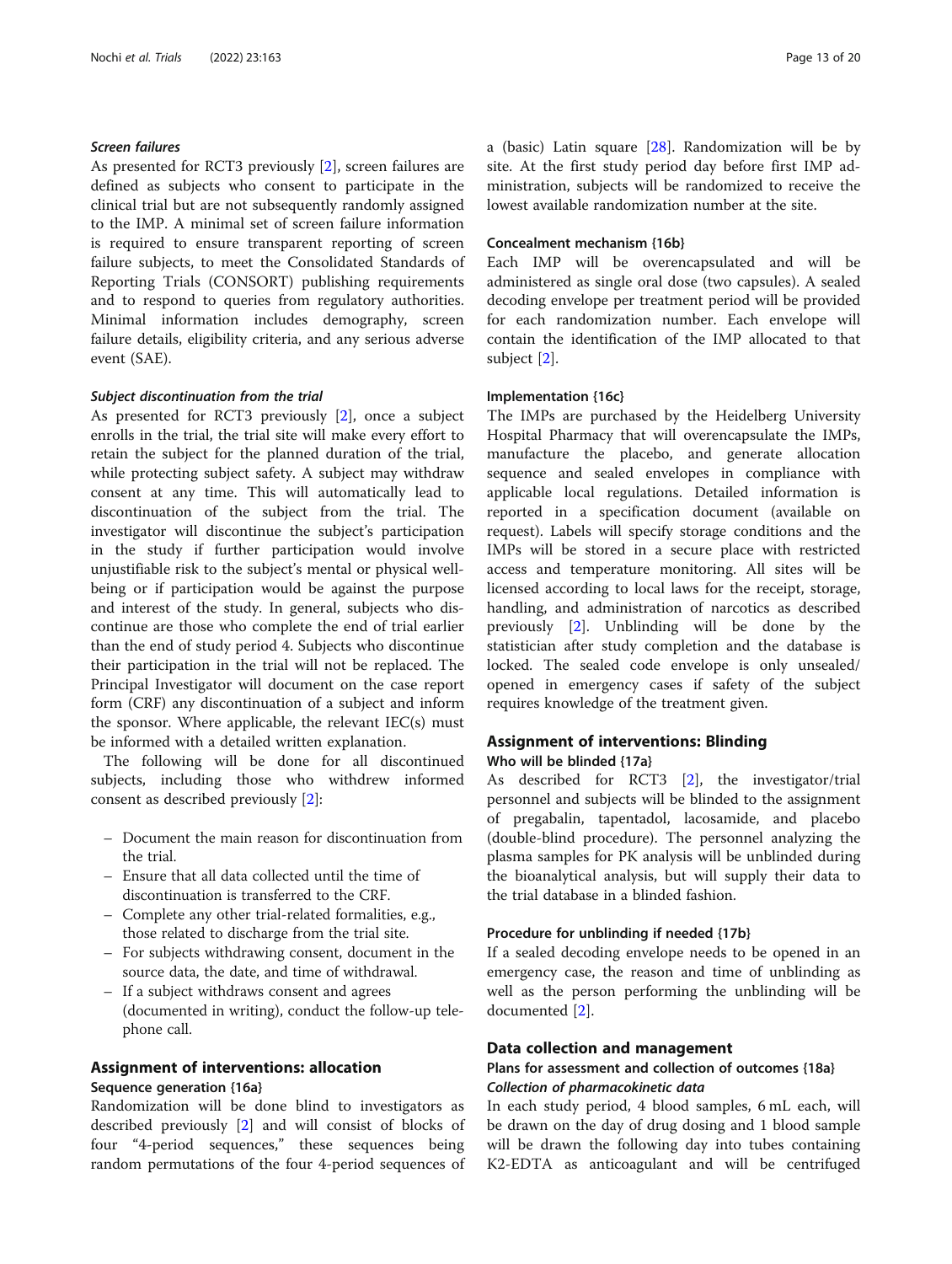within 30 min after collection [[2](#page-19-0)]. Thus, in total, 132 ml will be drawn per subject over the four study periods. As described for RCT3 [\[2](#page-19-0)], the harvested plasma will be frozen at − 20 to − 80 °C within 1 h of sampling and kept frozen until sent for analysis. Details will be provided in a separate specification manual. Bioanalysis will be performed by Welab using validated methods.

# Collection of demographic data and other baseline characteristics

Demographic data, concomitant medication, and medical history will be collected as described for RCT3 [[2\]](#page-19-0) and in the inclusion and exclusion criteria. In case of a clinical relevant sensory disorder, a focused neurological examination will be performed at screening. At screening, a 12-lead electrocardiogram (ECG) will be recorded, a urine pregnancy test and drug abuse test will be performed, abstinence of consumption of alcohol will be checked, and a blood sample will be collected to verify normal renal and hepatic functions [[2\]](#page-19-0).

#### Collection of pharmacodynamic data

In each PD session, the skin is cleaned and electrodes are placed. First, perception threshold tracking is performed on the right (non-sensitized) forearm. Then motor and then sensory NET are performed on the right wrist. Finally, perception threshold tracking is performed on the left (sensitized) forearm.

#### Motor and sensory nerve excitability tests

Motor and sensory nerve NET will be performed on the median nerve at the wrist using a computerized program QtracW (Institute of Neurology, University College London, distributed by Digitimer Ltd) as described previously [\[3](#page-19-0)]. For this study, modified shorter protocols, TRONDOLM and TRONDOLS for motor and sensory NET, respectively, will be used. It will be performed on the right wrist, i.e., the wrist contralateral to where HFS is applied. Multiple excitability parameters will be assessed including [\[1](#page-19-0)] stimulus response curve to define the amplitude of the target response, [[2\]](#page-19-0) SDTC, a measure of passive membrane properties and nodal persistent Na+ conductance [[3\]](#page-19-0); threshold electrotonus, a measure of internodal conductances and membrane potential, and [[4](#page-19-0)] recovery cycle of excitability, an assessment of the recovery of excitability following an action potential marking the function of nodal Na+ channels.

#### Small fiber nerve excitability tests

To assess small fiber nerve excitability, perception threshold tracking will be performed using the TRONDRT4B protocol. This will be examined bilaterally, i.e., on both sensitized and non-sensitized forearms. An electrode with small cathodes (the same electrode that is used for HFS) will be placed on the skin. The perception threshold is estimated by increasing the intensity of repeated stimulations until the subject feels the stimulation, which is indicated by a button press. Since the subject indicates when a stimulation is barely perceptible, the sensations are typically nonpainful. Stimulus response curves and SDTC are the excitability parameters that can be obtained by perception threshold tracking.

The total duration of the assessment will be 60 min. During the entire assessment, subjects will be seated in a comfortable chair. Details are given in an operational manual.

# Non-NET-derived pharmacodynamic data Pain intensity and unpleasantness ratings

Participants will rate the intensity of pain and unpleasantness elicited by each PD session on a 0–100 numeric rating scale.

#### Patient-reported outcome measures (PROMs)

PROMs will be collected via questionnaires in the local language. The following PROMs will be completed during the screening visit, in the following order as described for RCT3 [[2\]](#page-19-0): (1) the PROMIS Global-10 questionnaire, which consists of 10 items that assess general domains of health and functioning including overall physical health, mental health, social health, pain, fatigue, and overall perceived quality of life, (2) selfefficacy using 3 items of the General Self-Efficacy Scale (GSE) that assesses optimistic self-beliefs [\[29\]](#page-19-0), (3) the General Anxiety Disorder-7 questionnaire (GAD-7) assessing trait anxiety, (4) the Patient Health Questionnaire-9 (PHQ-9) that assesses depressive symptoms,  $(5)$  the Pain Catastrophizing Scale (PCS)  $[30]$  $[30]$ ,  $(5)$ the Pain Sensitivity Questionnaire (PSQ) [\[31](#page-19-0)].

The following PROMs assessing subject expectations will be completed at the beginning of each study period as described for RCT3 [\[2](#page-19-0)]: (1) Anxiety will be assessed by asking participants: "On a scale of 0–100, please rate, how anxious you are about the upcoming experiment, with 0 being 'not anxious at all' and 100 being 'extremely anxious'", (2) Pain expectation will be assessed by asking participants: "On a scale of 0-100, please rate how much pain do you anticipate experiencing during the upcoming experiment, with 0 being 'no pain at all' and 100 being 'pain as bad as you can imagine'," and (3) Expectation of IMP-induced pain relief will be assessed by asking participants: "On a scale from 0 to 100, please rate how much pain relief you expect from the medication, with 0 being 'expecting no relief' and 100 being 'expecting complete relief'."

PROMs assessing tiredness on a 0–100 scale and state anxiety using the State-Trait Anxiety Inventory (STAI,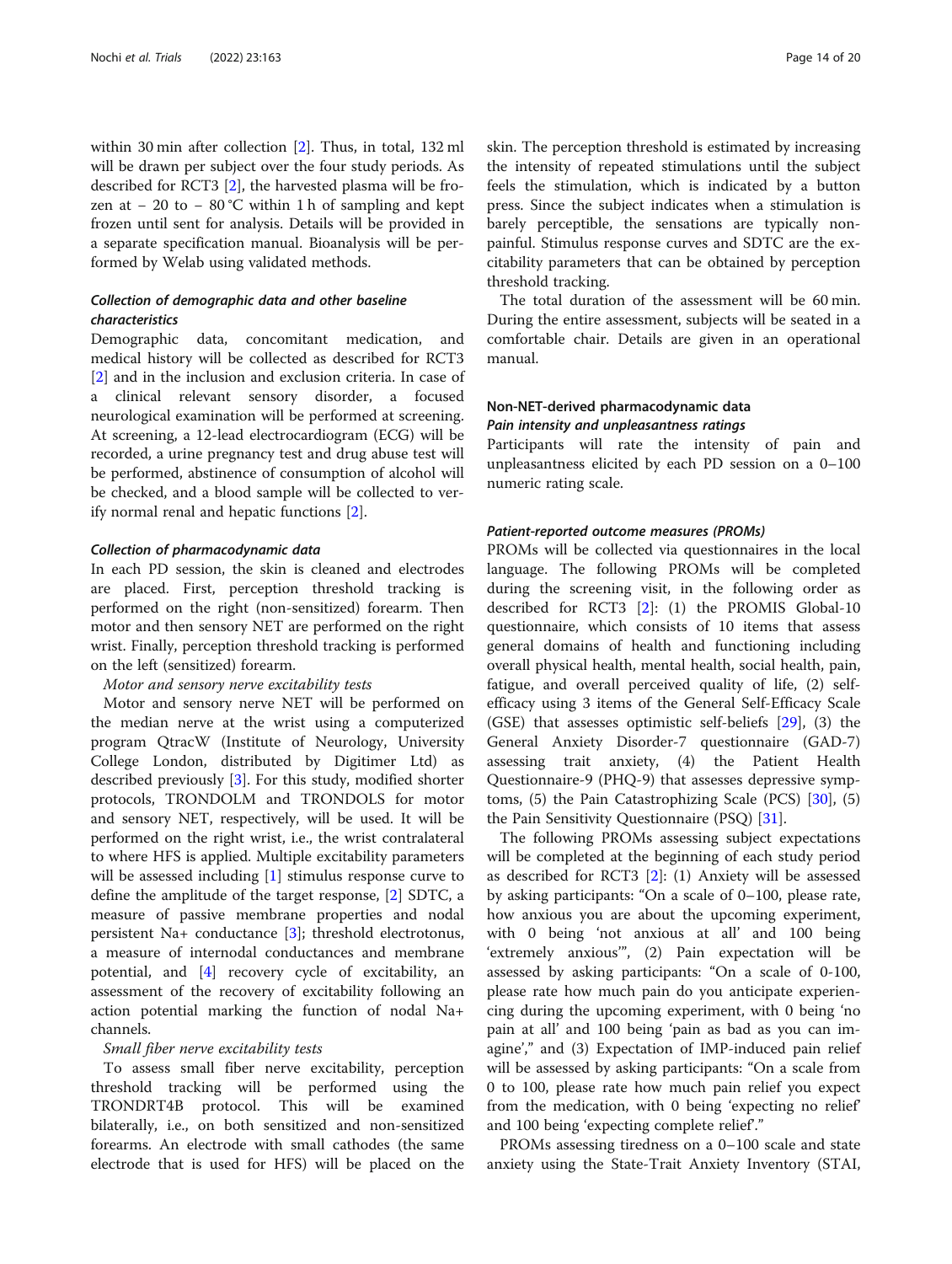by Mind Garden, Inc©) [[32\]](#page-19-0) will be assessed 5 h after IMP administration.

#### Hyperalgesia testing

The intensity of the sensation elicited by calibrated mechanical pinprick and brush stimuli will be assessed at the left (HFS-sensitized) and right (non-sensitized) forearms using a 0–100 numeric rating scale. At the sensitized forearm, the extent of the area of secondary hyperalgesia and allodynia will be measured along 8 radial directions from where the HFS was previously applied.

# Plans to promote participant retention and complete follow-up {18b}

To promote participant retention, we allowed that subjects can be included at a later timepoint if temporary exclusion criteria, such as transient illness or intake of medication were met. In addition, we allowed up to 8 weeks from study period 1 to 4 allowing for some periods to be separated by more than 1 week.

#### Data management {19}

Data management will be performed by the Heidelberg University Computing Centre. The data management process is detailed in a data management plan. As described for RCT3 [[2\]](#page-19-0), all source data will be kept by the investigator, who will provide direct access for trialrelated monitoring, audits, ethics committee review, and regulatory inspections. Paper source sheets for each subject will be provided to the investigator in electronic format and will serve to create the local source documentation in paper format and subsequently data will be entered into an electronic CRF system via a secured access to the Research Electronic Data Capture (REDCap) database hosted at the Heidelberg University computing center using double-entry by investigator or local authorized personnel. Entries will be checked against appropriate source documents by authorized CRAs as deemed appropriate in the monitoring guidelines as described for RCT3 [\[2\]](#page-19-0). Pharmacodynamic data from all sites will also be transferred to the Computing Center of the University of Heidelberg and derived endpoint readouts will be extracted centrally at Aarhus University where the data will be stored on secured servers. Derived data will be transferred to the relational database hosted at the Heidelberg University computing center. Pharmacokinetic concentrations and pharmacokinetic parameters measured by Welab will be uploaded by Welab to the relational database at the Heidelberg University computing center. Investigator site file and trial master files will be kept according to GCP.

#### Confidentiality {27}

Data that can identify the subjects will be kept in accordance with applicable regulatory requirements at the local site. The data transferred will be pseudoanonymized with a code but will otherwise not contain any data that can identify the individual persons such as name.

# Plans for collection, laboratory evaluation, and storage of biological specimens for genetic or molecular analysis in this trial/future use {33}

This is described in detail for RCT3 [\[2](#page-19-0)] and is summarized here. The analysis of drug levels will be done from all samples while placebo samples will be analyzed at a single time point around  $t_{\text{max}}$  of drugs by Welab ADME Development Department using a validated method under GLP (Good Laboratory Practice). The laboratory will be unblinded and will conduct the analyses after the clinical study is completed but the dataset is still unlocked, ensuring that the sponsor remains blinded by recoding the subjects' numbers. The three drugs will be identified and quantified using the HPLC method with tandem mass spectrometric detection (LC-MS/MS). For each compound, relevant PK parameters will be calculated by standard non-compartmental methods for those subjects with sufficient plasma concentration data using Phoenix 64® WinNonLin® (Version 6.3 or later) with a log-linear terminal phase assumption [\[2](#page-19-0)]. All reported sampling time deviations will be taken into consideration for evaluation of PK parameters.

As described for RCT 3 [[2\]](#page-19-0), for all three drugs, whenever applicable, the following standard noncompartmental pharmacokinetic parameters and drug exposure-related metrics will be estimated in each subject, including

- $C_{\text{max}}$ : maximum plasma concentration.
- $t_{\text{max}}$ : time to reach maximum plasma concentration.
- λz: the terminal phase constant will be calculated by linear regression of the last phase of the curve (log concentration vs. time).
- $t_{1/2}$ : terminal half-life will be determined with the expression  $t_{1/2} = 0.693/\lambda z$ .
- AUC0-t: area under the plasma concentration-time curve from time zero to last quantifiable concentration calculated by the linear and/or log trapezoidal rule.
- AUC0-∞: The area under the curve of plasma levels vs. time from zero to infinite will be obtained with the expression AUC0- $\infty$  = AUC0-t + Clast/ $\lambda z$ , where Clast is the predicted plasma concentration at the last time measured.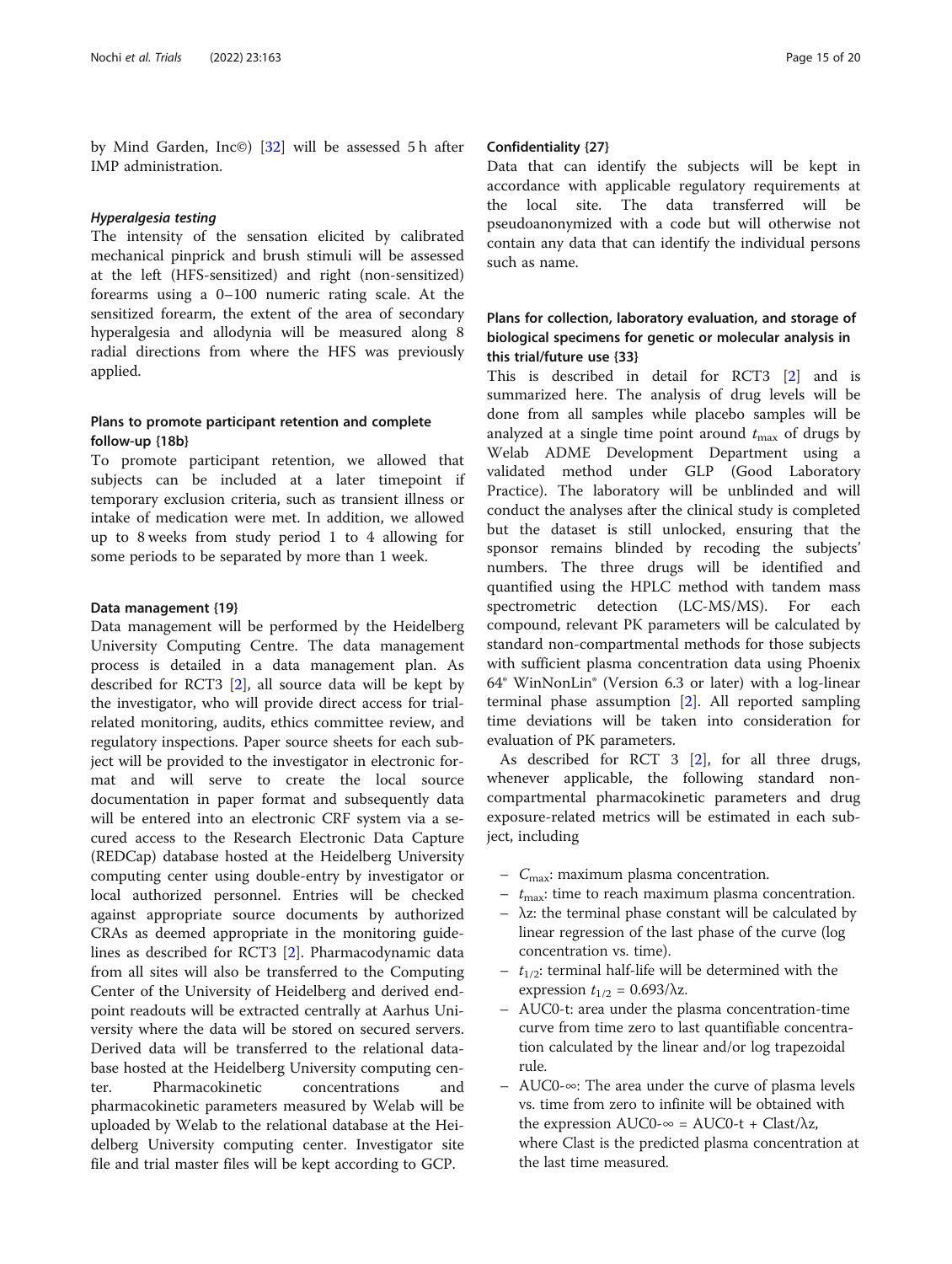A descriptive analysis will be provided for each derived PK parameter. Below limit of quantitation (BLQ) concentrations will be treated as zero for all statistical analyses.

Full details of the pharmacokinetic analysis and the corresponding statistical analysis of PK parameters will be described in the final report.

# Statistical methods

# Statistical methods for primary and secondary outcomes {20a}

The statistical procedure for the selected, confirmatory analyses will follow the sequentially rejective multiple testing approach described by Bretz et al. [[33\]](#page-19-0). The two primary endpoints, SDTC of large sensory fibers and SDTC of motor fibers, will be tested for their differences between the treatment arms lacosamide vs. placebo, first. Lacosamide is chosen because of expected activity on the peripheral nervous system. This will be conducted in parallel, splitting the overall  $\alpha$  equally between the endpoints' tests, i.e., each test has a type I error of  $\alpha/2$ . If any of these two tests shows significant differences, key secondary analyses will be conducted using the  $\alpha$ -levels as passed on from initial/prior tests according to specified weights. The exact procedure (with the local levels as well as the weights with which to pass α-levels on) is illustrated in Fig. 4.

#### Primary analysis of endpoints

Large sensory fiber endpoint data being repeated measurements (at the first PD time point post dose) across the four periods will be analyzed with a mixed effect model with treatment (4 levels), period (4 levels) and center and sequence as fixed effects. The variance-

covariance structure for the repeated measure variable period should be chosen as compound symmetry (CS). The least squares (LS) means difference of treatment lacosamide vs. placebo will be estimated and tested based on this model and the estimate as well as the corresponding unadjusted confidence interval and *p*-value will be provided. Test of motor fiber endpoint will be similar and specified in the statistical analysis plan. If either (or both) tests of the primary endpoints show significant differences between lacosamide and placebo in the sense that the  $p$ -value is below the corresponding local alpha level, the differences are confirmed and the testing procedure continues according to the figure above. The method for testing the primary endpoints comparing the other treatment groups vs. placebo mirrors the model specifications of the primary analysis above but using the Dunnett-adjusted estimation and testing results to compare pregabalin and tapentadol with placebo respectively. The method for testing the key secondary endpoint in small sensory fibers is identical to the specifications of the primary analysis above.

#### Interim analyses {21b}

No interim analysis is foreseen for this study.

# Methods for additional analyses (e.g., subgroup analyses) {20b}

Several additional secondary analyses will be done, such as variants of primary endpoint parameter extraction, additional functional biomarkers extracted from the recorded signals, item analyses of PROMs, pharmacokinetic-pharmacodynamic modelling, complex hierarchical modelling, estimation of variance, and effect size of candidate endpoints for future clinical trials.



significant differences, key secondary tests will be conducted using the α-levels as passed on from initial/prior tests according to specified weights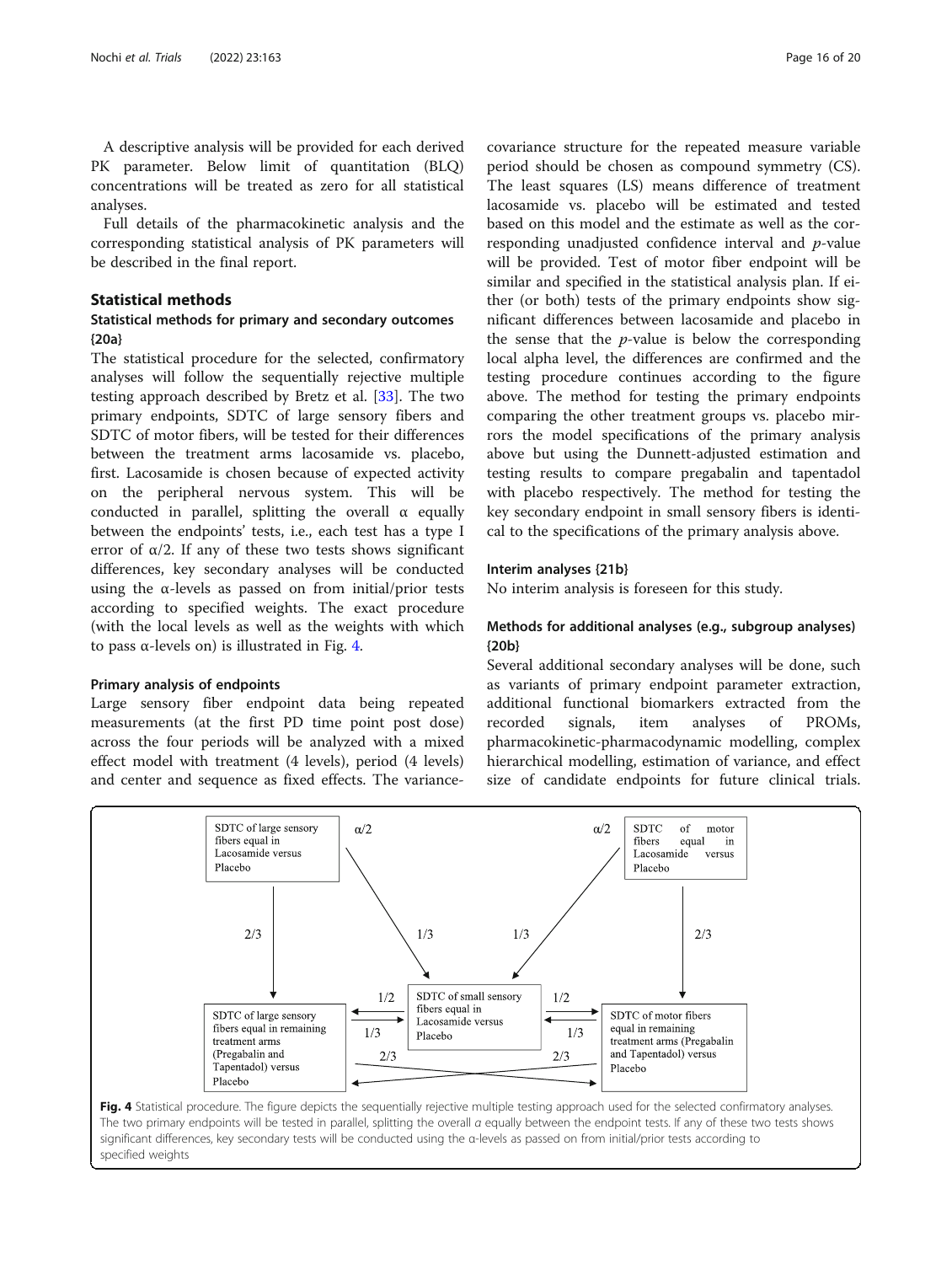Further details will be provided in the statistical analysis plan.

The data collected in this trial together with the data from the other three IMI2-PainCare-BioPain-RCTs and preclinical studies of the BioPain project will be subject to pharmacometric analyses with the intention to validate biomarkers that can translate from preclinical to clinical readouts [\[2](#page-19-0)]. The expected analyses will be described in a separate pharmacometric analysis plan and will consist briefly in developing population pharmacokinetic/pharmacodynamics (PK/PD) models estimating the primary PK parameters (i.e., apparent volume of distribution, and total plasma clearance), the primary PD parameters (i.e., C50, the plasma or effect site concentration that elicits a response equal to half of the maximum attainable effect (EMAX)), and their associated inter-individual variability [\[2](#page-19-0)]. Analyses of demographic data and other baseline characteristics will consist of descriptive summary statistics. Assessment of the repeatability of an individual biomarker response measurement method will be performed using the statistics described by Bland & Altman [[34\]](#page-19-0) (e.g., differences against mean plots) and as described previously [[2\]](#page-19-0).

# Methods in analysis to handle protocol non-adherence

and any statistical methods to handle missing data {20c} The analysis method of the mixed effect model already takes missing data into account and missing data issues are also partly addressed by the sensitivity analyses [\[2](#page-19-0)]. More thorough and complete descriptions of missing data handling will be provided in the statistical analysis plan.

# Plans to give access to the full protocol, participant leveldata and statistical code {31c}

This will be determined at the end of the project period of IMI-PainCare.

## Oversight and monitoring

# Composition of the coordinating center and trial steering committee {5d}

This trial is part of the Biopain subtopic of the IMI2 PainCare project. As described for RCT3 [[2\]](#page-19-0), the PainCare Innovative Medicines Initiative ([www.imi](http://www.imi-paincare.eu/)[paincare.eu](http://www.imi-paincare.eu/)) is a partnership between the European Union and the European pharmaceutical industry. The Project Coordinator is Prof. Rolf-Detlef Treede, Heidelberg University, Germany. The sponsor and leader of the RCT described in this paper is Prof. Nanna Brix Finnerup, Aarhus University, Denmark. There will be one Principal Investigator at each trial site. Trial-related duties and responsibilities will be specified in the site delegation list. As previously described [\[2](#page-19-0)], the IMI-PainCare project has an external ethics advisory board which (1)

reviews the proper application of the relevant laws and guidelines containing ethical rules and the H2020 rules by the investigators; (2) provides advice to and monitors the activities of the investigators with regard to ethical issues; and (3) provides advice on the compliance with European ethical laws and regulations and with different guidelines, laws and regulations of countries, where studies will be performed. ConsulTech, a non-clinical partner of the study, will collect all relevant ethical documents and will ensure that all partners submit them on time. ConsulTech will then draw up a questionnaire for the ethics advisory board, which will allow it to check whether all important ethical requirements and documents have been submitted and that all legal guidelines have been adhered to.

# Composition of the data monitoring committee, its role and reporting structure {21a}

A data monitoring committee is not foreseen. Data management will be performed by the Heidelberg University Computing Centre. Documentation of the responsibilities and delegation thereof will be maintained in the trial master file [\[2](#page-19-0)]. All aspects of the data management process, including data validation and query management, medical coding, ECG data, and biomarker data, and data lock procedures are described in the data management plan [[2\]](#page-19-0).

#### Adverse event reporting and harms {22}

Adverse events will be documented from the time of enrollment (i.e., the time the informed consent form is signed) up to the time of the last protocol scheduled contact. Subjects will be asked to report adverse events (open-ended questions) and will also have the opportunity to report these spontaneously. Investigators will report all serious adverse events to the sponsor as soon as possible and within 24 h. Handling of adverse events will follow GCP and applicable regulations as described previously [\[2](#page-19-0)]. They will be coded using MedDRA. All adverse events (number and severity) will be reported in the publication.

#### Frequency and plans for auditing trial conduct {23}

The non-clinical partner ConsulTech will coordinate trial monitoring activities. As described previously, trial site monitoring as defined in GCP will be performed by authorized personnel of a subcontracted Contract Research Organization (CRO) at pre-defined intervals and according to a monitoring plan depending on the progress of the trial. Corrections, amendments, or clarifying statements resulting from monitoring visits will be made by the investigator where necessary. Appropriate checking against source documents will be done. The Principal Investigator, any investigator(s), the sponsor, or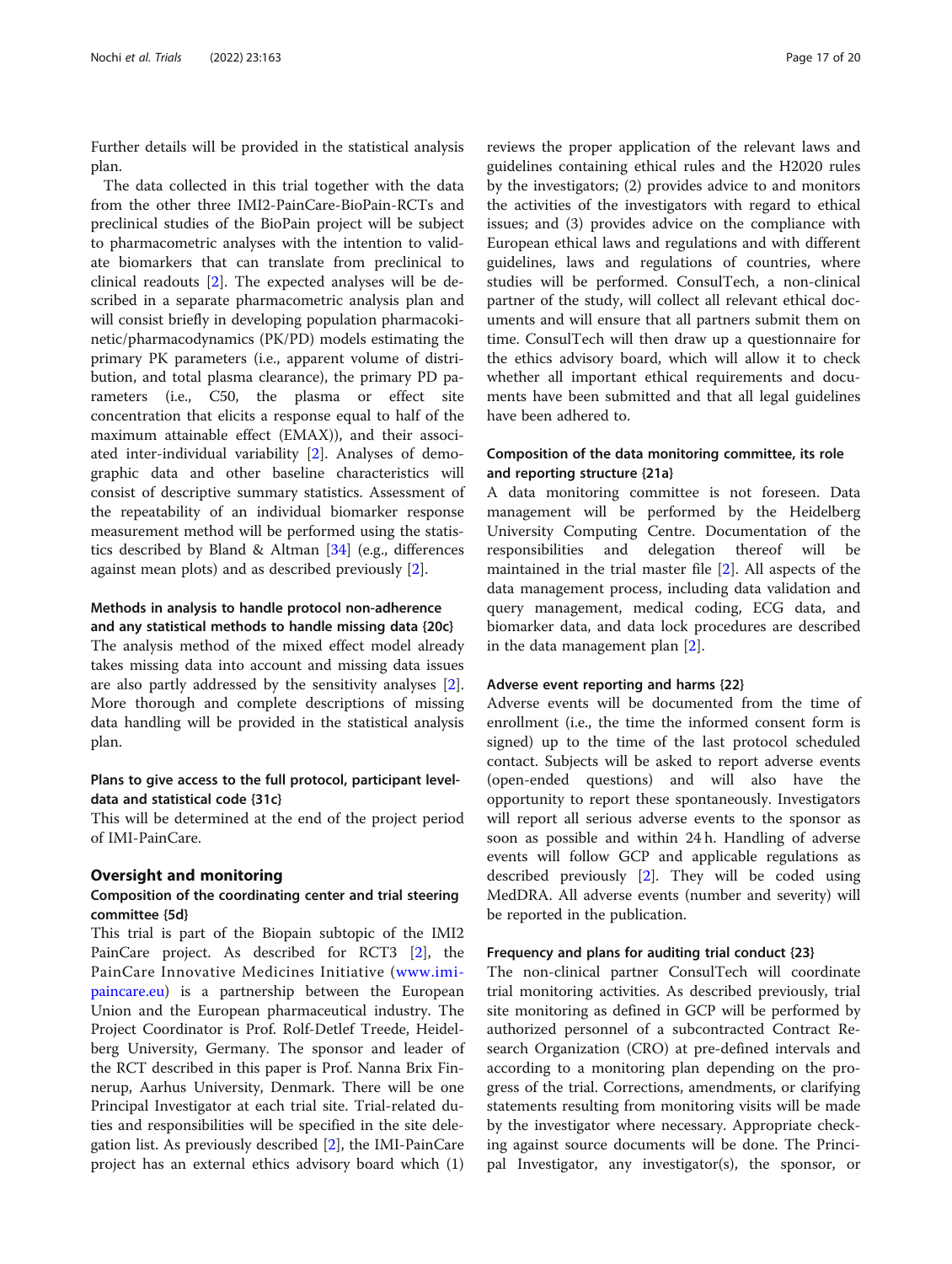personnel at other establishments, will cooperate with any inspection of the documents, facilities, records, and other resources deemed appropriate by the inspecting authorities to be related to the trial and that may be located at the trial site, at the sponsor, or at other establishments.

# Plans for communicating important protocol amendments to relevant parties (e.g., trial participants, ethical committees) {25}

As described for RCT3 [\[2](#page-19-0)], any modifications to the protocol which may impact the conduct of the study, potentially benefit the subject or affect the subject safety, will require a formal amendment to the protocol. Such amendment will be approved by the IEC prior to implementation and notified to the health authorities in accordance with local regulations.

#### Dissemination plans {31a}

As described for RCT3 [\[2](#page-19-0)], a final report integrating trial results will be prepared. The Principal Investigator will provide the competent authority/ies and relevant IEC(s) with a summary of the trial results in accordance with applicable regulatory requirements. The results of this trial will be publicly disclosed (EudraCT). The results (or parts thereof) of this trial will be published according to the Grant Agreement and Consortium Agreement of IMI-PainCare (grant No 777 500).

#### **Discussion**

IMI2-PainCare-BioPain-RCT1 is one of four RCTs aiming at validating biomarkers of drug effects on nociceptive processing using the same trial design and IMPs. The design of IMI2-PainCare-BioPain-RCT3 on electrophysiological brain biomarkers has been published before; two companion manuscripts describe IMI2-PainCare-BioPain-RCT2 (spinal biomarkers) and IMI2-PainCare-BioPain-RCT4 (brain imaging biomarkers). By looking at biomarkers of nerve excitability in both large and small nerve fibers, IMI2-PainCare-BioPain-RCT1 aims to profile efficacy of the three model compounds (lacosamide, pregabalin, tapentadol) on mechanisms that may contribute to ectopic impulse generation in neuropathic pain patients and hence to their ongoing pain levels. According to the sequentially rejective multiple testing design, two primary endpoints will be tested simultaneously at alpha/2; these are pairwise comparisons of one medication vs. placebo for one postmedication time point and one readout variable that are most likely to be significant based on published literature (see power calculation). Three key secondary endpoints are assessed, given that alpha levels were passed successfully from one or both of the primary endpoints or from one or both of the other key secondary

endpoints; these tests include the remaining two medications vs. placebo and a third readout variable. Other types of analysis such as two-way ANOVAs, as well as efficacy analyses on other readout variables may be done as exploratory and hence are not listed here. All efficacy analyses will be done on data pooled across participating centers; efficiency of this multi-center study approach in human volunteers will be assessed by comparing acrosscenter vs. within-center variability of the various readout variables.

In addition to the analysis of the individual RCTs, biomarker results and pharmacokinetic and pharmacodynamics analyses will be compared across trials and to preclinical studies and will possibly try to establish a latent variable model of underlying mechanisms at peripheral, spinal, and brain levels. Pain ratings will be included as another readout variable, and questionnaires on psychological traits (e.g. catastrophizing, anxiety) will be analyzed as potential predictors of pain and analgesia. By identifying specific mechanisms within different compartments of the nociceptive system in healthy volunteers, these same quantitative neurophysiological biomarkers have the opportunity, if well validated against clinically meaningful outcomes in patients, to permit patient stratification and enrichment in later clinical trials as encouraged by the recent EMA/CHMP/970057/2011 Guideline. This will accelerate the development of novel analgesics in several ways: preclinical prediction will be improved by using translatable readouts across species; clinical Phase 1 trials will benefit from biomarkers of target engagement and from human surrogate models predictive of clinical efficacy; clinical Phase 2 and 3 studies will benefit from tools for patient stratification.

#### Trial status

This manuscript is based on protocol version 3.0 dated 15/05/2019. Recruitment started in July 2020 and after two extensions due to the COVID-19 pandemic is expected to be completed April 2022. Recruitment of subjects was disrupted several times between March 2020 and January 2022.

#### Abbreviations

AV: Atrioventricular; CA: Competent authority; C<sub>max</sub>: Peak concentration; CRF: Case report form; IEC: Independent Ethics Committee; ECG: Electrocardiography or electrocardiogram; EFPIA: European Federation of Pharmaceutical Industry Associations; EMA: European Medicines Agency; EU: European Union; GCP: Good Clinical Practice; ICH: International Conference on Harmonization; IMI: Innovative Medicines Initiative (of the EU); IMP: Investigational medicinal product; K2-EDTA: Dipotassium ethylenediaminetetraacetic acid; N: Number (of subjects); NET: Nerve excitability testing; PD: Pharmacodynamics; PI: Principal Investigator; PK: Pharmacokinetics; PK-PD: Pharmacokinetics-pharmacodynamics; PR: Interval of the ECG; PROM: Patient-Reported Outcome Measure; RCT: Randomized controlled trial; SD: Standard deviation; SmPC: Summary of Product Characteristics;  $t_{1/2}$ : Half-life;  $t_{\text{max}}$ . Time to reach peak concentration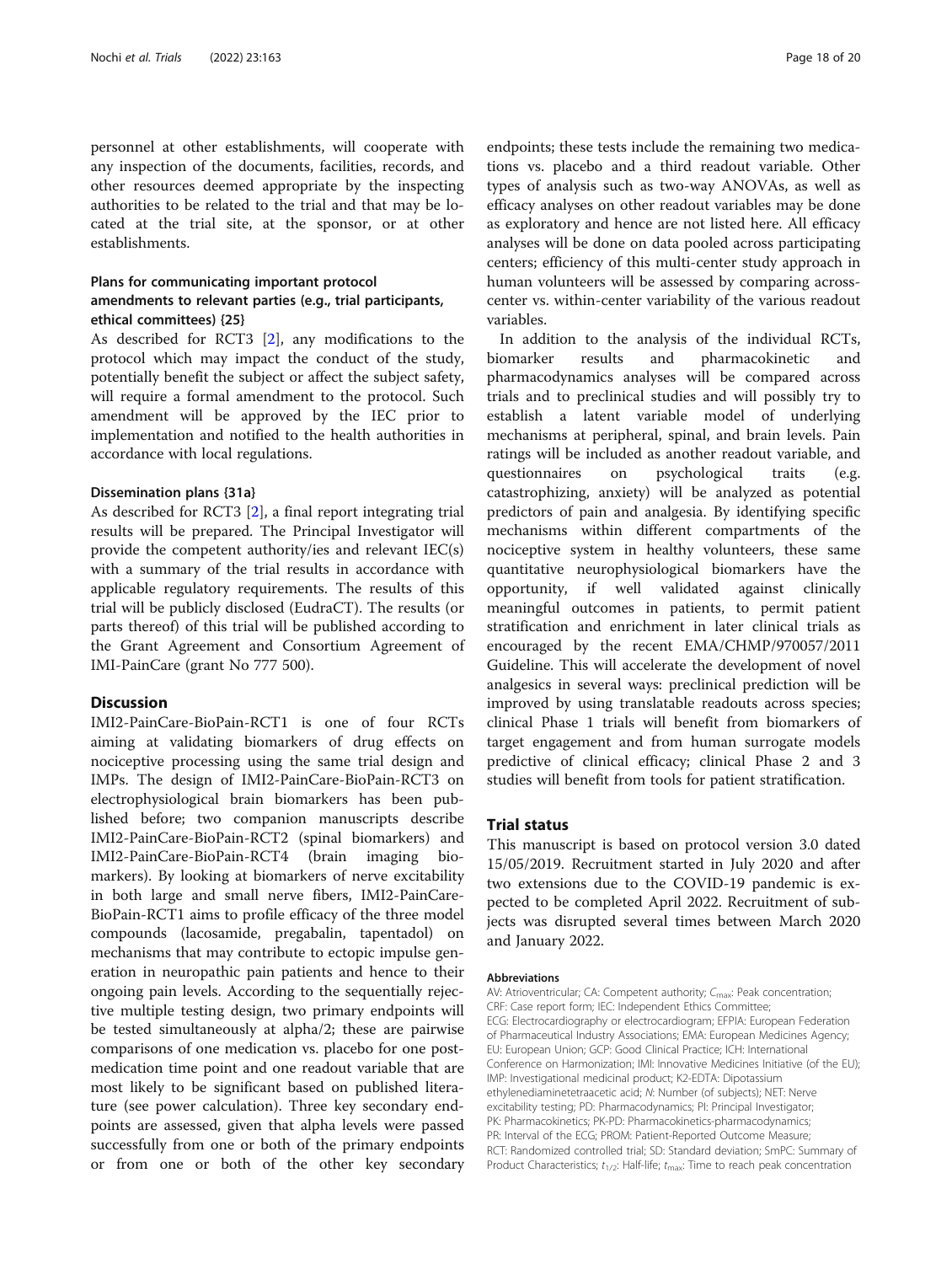#### Acknowledgements

We would like to thank Nicolas Marco Arino (University of Navarra), Luis Garcia-Larrea (Lyon University), Kimberley Jackson (Eli Lilly and Company), Ralf Jäger (Eli Lilly), Feras Khalil (Grünenthal GmbH), Giulia Di Stefano (Sapienza University), Louisien Lebrun (UCLouvain), and Robert Nemeth (Grünenthal GmbH) for their contributions to the study protocol. Finally, we thank Jane Meijlink (International Painful Bladder Foundation) for providing feedback on the manuscript.

#### Data sharing

After publication of the planned analyses of this trial, of the other three related RCTs as well as preclinical equivalents in rodents, the appropriate mode of open data policy will be finalized towards the end of the IMI funding.

#### Authors' contributions {31b}

All authors contributed to the writing of the manuscript, the conception of the study or clinical study design. PBF, KGP and RDT conceptualized and initiated the BioPain project, which is coordinated by RDT, OC, and KPG. KGP and RDT drafted the first version of the study design. NBF, AT, AM, RDT, OC, IT, PBF, and JVN reviewed the literature. NBF, HT, ZN, HP, FF, AT, CL, AM, RDT, OC, IT, and VW contributed to the choice of biomarkers to evaluate in the clinical study. NBF, AVK, AT, AM, ASc, ASt, RDT, OC, and IT contributed to the choice of method to be used to induce pain sensitization. NBF, PBF, AT, AM, RDT, OC, JVN, IT, and JMV contributed to the selection of IMPs used to validate the biomarkers. MG and BP designed and built the HFS electrode and mechanical pinprick stimulators. NBF, AT, AM, EPZ, HT, RDT, OC, IT, and VW contributed to the selection of patient-reported outcomes. KV provided advice on quantitative sensory testing. IB contributed to the definition of inand exclusion criteria section and overall master protocol compilation. KS set up and coordinated the monitoring of the RCT and implemented the work of external ethics advisory board. IFT drafted the pharmacometric analysis plan. SCC and JMV drafted the pharmacokinetic analysis plan. JV, BG, and TL drafted the statistical analysis plan. OC, ES, BG, and MW drafted the data management plan. All authors have approved the submitted version and to be personally accountable for their own contributions. We expect these authors to be included in future trial publications if all fulfill author criteria and others who make relevant author contributions may be invited to co-author. We do not intend to use professional writers. The authors read and approved the final manuscript.

#### Funding {4}

This project has received funding from the Innovative Medicines Initiative 2 Joint undertaking under grant agreement No 777500. This Joint Undertaking receives support from the European Union's Horizon 2020 research and innovation program and EFPIA. Disclaimer: The statements and opinions presented here reflect the author's view and neither IMI nor the European Union, EFPIA, or any Associated Partners are responsible for any use that may be made of the information contained therein. [www.imi-paincare.eu;](http://www.imi-paincare.eu/) [www.imi.europa.eu](http://www.imi.europa.eu).

The funding body (Innovative Medicines Initiative, including partners from the European Federation of Pharmaceutical Industries and Associations [EFPI A]) defined the general objectives of the study through the Call H2020-JTI-IMI2-10B, subtopic 3B.

#### Availability of data and materials {29}

The trial protocol is available upon request. An article containing the most important outcomes will be submitted for publication in a peer-reviewed journal after availability of the required dataset.

#### Authors' information

All authors are partners of the IMI2-PainCare consortium ([www.imi-paincare.](http://www.imi-paincare.eu/) [eu](http://www.imi-paincare.eu/)).

#### **Declarations**

#### Ethics approval and consent to participate {24}

The study has been approved by the IEC of the following sites: Aarhus University (Denmark) (Central Denmark Region Committees on Health Research Ethics, no. 1-10-72-133-19), the Comité d'Ethique hospitalofacultaire of the Cliniques universitaires Saint-Luc (Belgium), the Ethik-

Kommission II der Universität Heidelberg (Germany), and the Comitato Etico Sapienza Universita di Roma (Italy).

Written informed consent to participate will be provided by each participant before the start of study assessments or the intervention. These may be requested by contacting sponsor.

#### Consent for publication {32}

Not applicable.

#### Competing interests {28}

OC, FF, CL, AVK, AM, ZN, HP, ASc, ASt, ES, HT, BG, and VW declare they have no conflict of interest. PBF and JVN were employees of Grünenthal when they contributed to the study protocol, and PBF also reports consultancy fees from ConsulTech. IB is an employee of Grünenthal. NBF reports personal fees from Almirall, NeuroPN, Novartis Pharma, and Vertex and has undertaken consultancy work for Aarhus University with remunerated work for Biogen, Merz, and Confo Therapeutics, outside the submitted work. SCC is an employee and shareholder of Eli Lilly and Company. KGP is an employee of Eli Lilly and Company. KS is an employee of ConsulTech. TL is an employee of Teva Pharmaceuticals. JVN was an employee of Grünenthal when he contributed to the protocol and reports personal fees from Medwis-extern GmbH & Co.KG, outside the submitted work. AT reports personal fees from Angelini, Almirall, Grunenthal, and Eliem Therapeutics, outside the submitted work. IFT has received personal fees from Grünenthal, outside the submitted work. IT reports personal fees from royalties on books, personal fees from advisory board for Amgen Neuroscience, personal fees from Consultant to Cannbiorex Life 180, personal fees from honoraria for education talks for Grünenthal, outside the submitted work. JV has received personal fees from Vertex Pharmaceuticals and Embody Orthopaedic, outside the submitted work. JMV is an employee of Welab Barcelona. KV reports personal fees from Bayer Healthcare, Grünenthal, Eli Lilly and Company, and AbbVie, outside the submitted work. RDT reports personal fees from Bayer, Grünenthal, GSK, and Sanofi outside the submitted work. In addition, he has a patent DE 103 31 250.1-35 with royalties paid to MRC Systems. MRC Systems (BP and MG) develop, produce, and market products in the field of QST. MW reports personal fees from Novartis, Alnylam, Amicus, Biogen, Bristol-Myers-Squibb, Pfizer, Bial, and other from Boehringer-Ingelheim Foundation, outside the submitted work. EPZ reports fees from Mundipharma, Novartis, and Grünenthal, outside the submitted work. All authors are partners of the IMI2-PainCare consortium ([http://imi-paincare.eu\)](http://imi-paincare.eu).

#### Author details

<sup>1</sup> Danish Pain Research Center, Department of Clinical Medicine, Aarhus University, Aarhus, Denmark. <sup>2</sup>Translational Science & Intelligence, Grünenthal GmbH, Aachen, Germany. <sup>3</sup>Clinical Science Development, Grünenthal GmbH, Aachen, Germany. <sup>4</sup>Department of Neurophysiology, Mannheim Center for Translational Neurosciences (MCTN), University of Heidelberg, Mannheim, Germany.<sup>5</sup> Eli Lilly and Company, Arlington Square, Bracknell, UK. <sup>6</sup>Mannheim Institute of Public Health, Social & Preventive Medicine, University of Heidelberg, Heidelberg, Germany. <sup>7</sup>MRC Systems GmbH, Heidelberg, Germany.<sup>8</sup> Department of Human Neuroscience, Sapienza University, Rome, Italy. <sup>9</sup> Teva Branded Pharmaceutical Products R&D, Inc, West Chester, PA USA. <sup>10</sup>Institute of Neuroscience (IoNS), UCLouvain, Brussels, Belgium.<br><sup>11</sup>Department of Anaesthesiology, Intensive Care and Pain Medicine, University Hospital Münster, Münster, Germany. 12University Computing Centre, University of Heidelberg, Heidelberg, Germany. <sup>13</sup>ConsulTech GmbH, Berlin, Germany. 14Wellcome Centre for Integrative Neuroimaging, FMRIB Centre, Nuffield Department of Clinical Neurosciences, University of Oxford, John Radcliffe Hospital, Oxford OX3 9DU, UK. <sup>15</sup>Department of Pharmaceutical Technology and Chemistry, School of Pharmacy and Nutrition, University of Navarra, Pamplona, Spain. 16Mature Products Development, Grünenthal GmbH, Aachen, Germany. 17Welab Barcelona, Barcelona, Spain. 18Nuffield Department of Women's and Reproductive Health (NDWRH), University of Oxford, Oxford, UK.<sup>19</sup>Pain Research, Department of Surgery and Cancer, Imperial College London, London, UK. <sup>20</sup>Department of Clinical Medicine, Aarhus University and Department of Clinical Neurophysiology, Aarhus University Hospital, Aarhus, Denmark. <sup>21</sup>Neuroscience Next Generation Therapeutics, Eli Lilly and Company, Lilly Innovation Center, Cambridge, MA, USA.